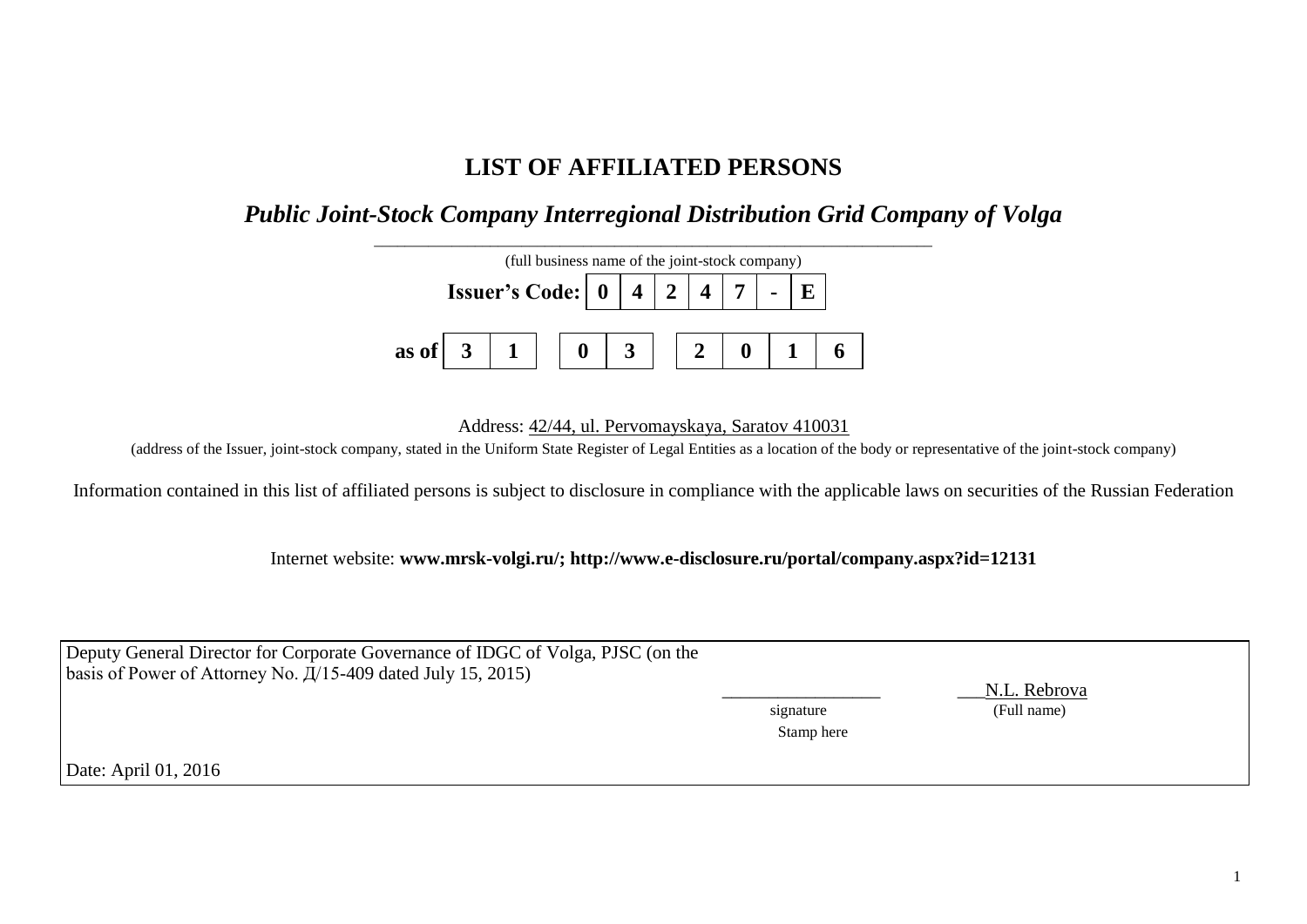| <b>Issuer's Codes</b> |               |  |  |  |
|-----------------------|---------------|--|--|--|
| <b>INN</b>            | 6450925977    |  |  |  |
| <b>OGRN</b>           | 1076450006280 |  |  |  |

|                | I. Composition of affiliated persons as of                                                                                | $\overline{\mathbf{3}}$<br>3<br>$\bf{0}$                                                                                                                        | $\overline{2}$<br>$\mathbf{0}$<br>6                                                                                                                           |                                                   |                                                                                                                         |                                                                                                             |
|----------------|---------------------------------------------------------------------------------------------------------------------------|-----------------------------------------------------------------------------------------------------------------------------------------------------------------|---------------------------------------------------------------------------------------------------------------------------------------------------------------|---------------------------------------------------|-------------------------------------------------------------------------------------------------------------------------|-------------------------------------------------------------------------------------------------------------|
| Item<br>No.    | Full business name (name of a non-<br>commercial organization) or surname,<br>name, patronymic of an affiliated<br>person | Location of a legal entity or<br>place of residence of an<br>individual (natural person)<br>(information disclosed upon<br>consent of a natural person<br>only) | Ground (grounds) by virtue of<br>which a person is recognized as<br>an affiliate                                                                              | <b>Effective</b> date<br>of a ground<br>(grounds) | Ownership<br>interest of an<br>affiliated<br>person in the<br>authorized<br>capital of the<br>Joint-Stock<br>Company, % | Percentage of<br>ordinary shares<br>in the Joint-<br>Stock Company<br>held by an<br>affiliated<br>person, % |
| $\mathbf{1}$   | $\overline{2}$                                                                                                            | $\overline{\mathbf{3}}$                                                                                                                                         | $\overline{\mathbf{4}}$                                                                                                                                       | 5                                                 | 6                                                                                                                       | $\overline{7}$                                                                                              |
|                | Adler Yuriy Veniaminovich                                                                                                 | Consent of the natural person<br>has not been obtained                                                                                                          | Member of the Board of<br>Directors of the Joint-Stock<br>Company                                                                                             | 16.06.2015                                        |                                                                                                                         |                                                                                                             |
| $\overline{2}$ | Varvarin Aleksandr Viktorovich                                                                                            | Consent of the natural person<br>has not been obtained                                                                                                          | Member of the Board of<br>Directors of the Joint-Stock<br>Company                                                                                             | 16.06.2015                                        |                                                                                                                         |                                                                                                             |
| 3              | Dyuzhinov Aleksandr Leonidovich                                                                                           | Consent of the natural person<br>has not been obtained                                                                                                          | Member of the Board of<br>Directors of the Joint-Stock<br>Company<br>The person belongs to the same<br>group of persons as the Joint-<br><b>Stock Company</b> | 16.06.2015<br>01.03.2016                          |                                                                                                                         |                                                                                                             |
| 4              | Kulikov Denis Viktorovich                                                                                                 | Consent of the natural person<br>has not been obtained                                                                                                          | Member of the Board of<br>Directors of the Joint-Stock<br>Company                                                                                             | 16.06.2015                                        | 0.002%                                                                                                                  | 0.002%                                                                                                      |
| 5              | Mezhevich Valentin Efimovich                                                                                              | Consent of the natural person<br>has not been obtained                                                                                                          | Member of the Board of<br>Directors of the Joint-Stock<br>Company                                                                                             | 16.06.2015                                        |                                                                                                                         |                                                                                                             |
| 6              | Rozentsvayg Aleksandr Shoylovich                                                                                          | Consent of the natural person                                                                                                                                   | Member of the Board of                                                                                                                                        | 16.06.2015                                        |                                                                                                                         |                                                                                                             |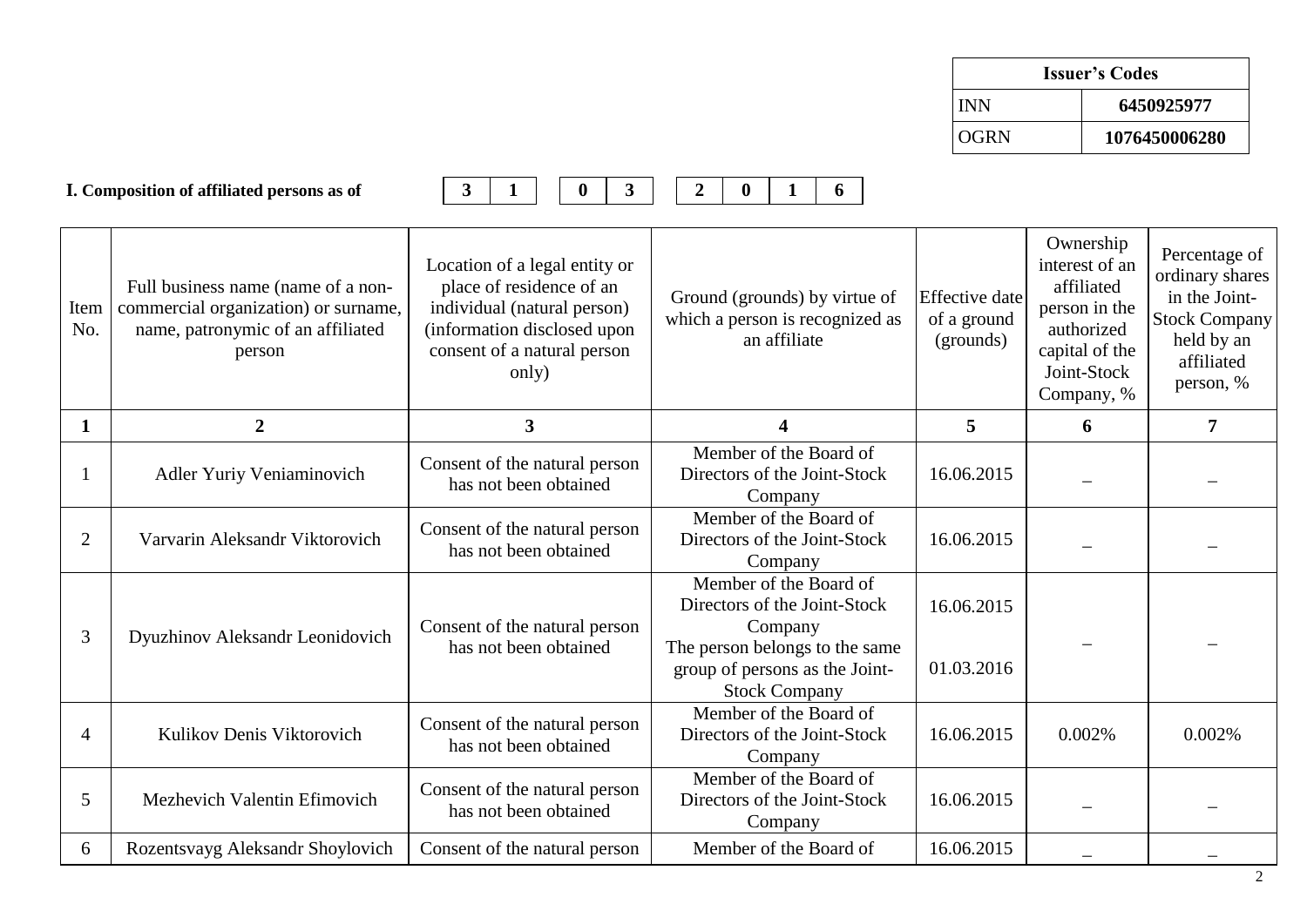|                |                                   | has not been obtained                                  | Directors of the Joint-Stock<br>Company                                                  |            |          |          |
|----------------|-----------------------------------|--------------------------------------------------------|------------------------------------------------------------------------------------------|------------|----------|----------|
|                |                                   |                                                        | The person is the Sole Executive<br>Body of the Joint-Stock<br>Company                   | 12.12.2008 |          |          |
| $\overline{7}$ | Ryabikin Vladimir Anatolievich    | Consent of the natural person                          | Member of the collegial<br>executive body of the Joint-Stock<br>Company                  | 18.04.2008 |          |          |
|                |                                   | has not been obtained                                  | Member of the Board of<br>Directors of the Joint-Stock<br>Company                        | 16.06.2015 |          |          |
|                |                                   |                                                        | The person belongs to the same<br>group of persons as the Joint-<br><b>Stock Company</b> | 12.12.2008 |          |          |
| 8              | Serebryakov Konstantin Sergeevich | Consent of the natural person<br>has not been obtained | Member of the Board of<br>Directors of the Joint-Stock<br>Company                        | 16.06.2015 |          |          |
| 9              | Khadziev Alan Fyodorovich         | Consent of the natural person<br>has not been obtained | Member of the Board of<br>Directors of the Joint-Stock<br>Company                        | 16.06.2015 |          |          |
| 10             | Kharin Andrey Nikolaevich         | Consent of the natural person<br>has not been obtained | Member of the Board of<br>Directors of the Joint-Stock<br>Company                        | 16.06.2015 |          |          |
| 11             | Shaydullin Farit Gabdulfatovich   | Consent of the natural person<br>has not been obtained | Member of the Board of<br>Directors of the Joint-Stock<br>Company                        | 16.06.2015 |          |          |
| 12             | Zaretskiy Dmitriy Lvovich         | Consent of the natural person<br>has not been obtained | Member of the collegial<br>executive body of the Joint-Stock<br>Company                  | 25.07.2012 | 0.00052% | 0.00052% |
| 13             | Kuliev Vyacheslav Igorevich       | Consent of the natural person<br>has not been obtained | Member of the collegial<br>executive body of the Joint-Stock<br>Company                  | 21.12.2012 |          |          |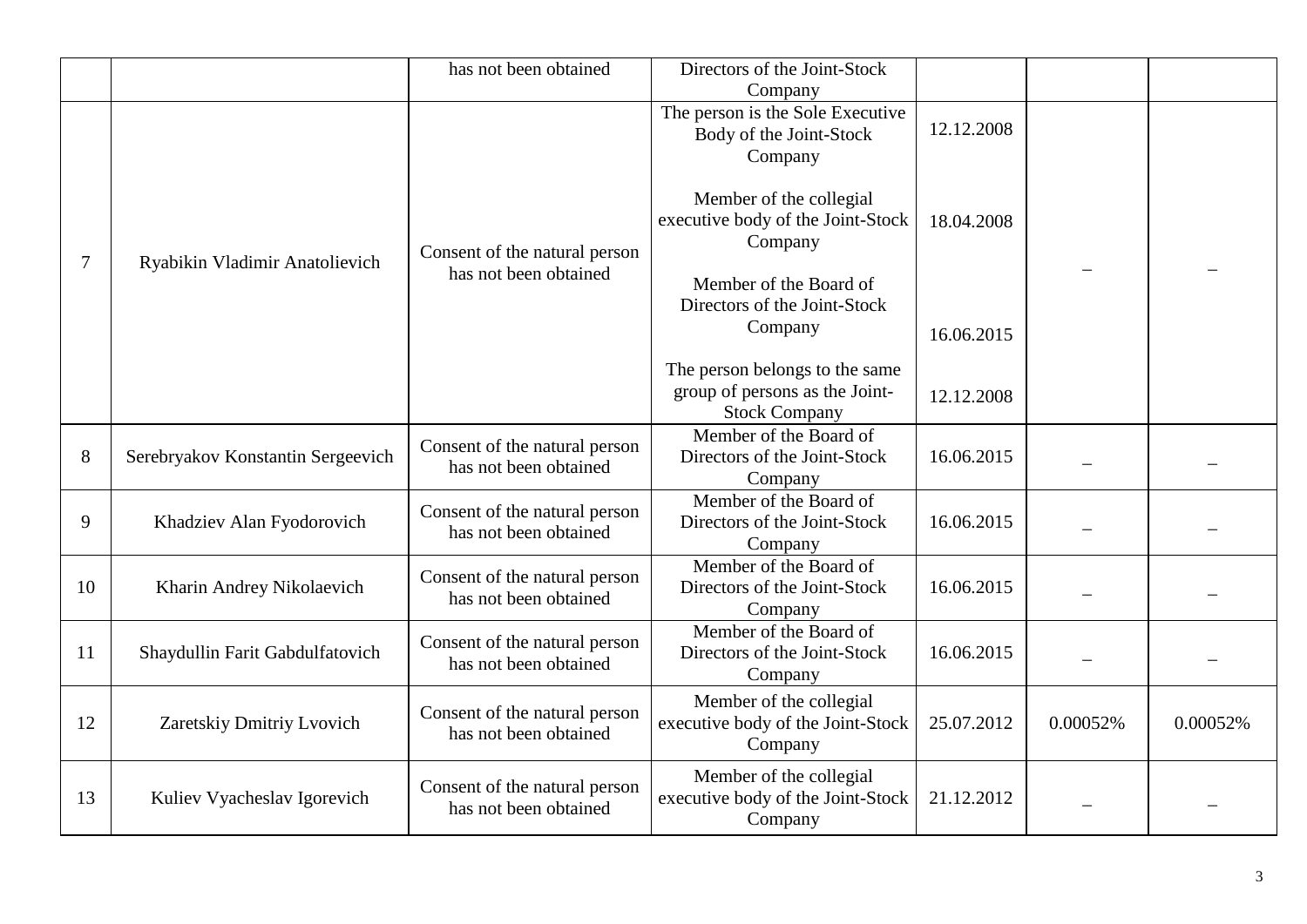| 14 | Pavlov Oleg Grigorievich                    | Consent of the natural person<br>has not been obtained               | Member of the collegial<br>executive body of the Joint-Stock<br>Company                                                                                                                                                                            | 24.07.2014               |           |           |
|----|---------------------------------------------|----------------------------------------------------------------------|----------------------------------------------------------------------------------------------------------------------------------------------------------------------------------------------------------------------------------------------------|--------------------------|-----------|-----------|
| 15 | Ponomaryov Vladimir Borisovich              | Consent of the natural person<br>has not been obtained               | Member of the collegial<br>executive body of the Joint-Stock<br>Company                                                                                                                                                                            | 07.04.2009               |           |           |
| 16 | Puchkova Irina Yuriyevna                    | Consent of the natural person<br>has not been obtained               | Member of the collegial<br>executive body of the Joint-Stock<br>Company                                                                                                                                                                            | 03.03.2011               |           |           |
| 17 | Rebrova Natalia Leonidovna                  | Consent of the natural person<br>has not been obtained               | Member of the collegial<br>executive body of the Joint-Stock<br>Company                                                                                                                                                                            | 06.10.2009               | 0.000035% | 0.000035% |
| 18 | Tamlenova Irina Alekseevna                  | Consent of the natural person<br>has not been obtained               | Member of the collegial<br>executive body of the Joint-Stock<br>Company                                                                                                                                                                            | 07.04.2009               |           |           |
| 19 | Frolov Sergey Petrovich                     | Consent of the natural person<br>has not been obtained               | Member of the collegial<br>executive body of the Joint-Stock<br>Company                                                                                                                                                                            | 07.04.2009               |           |           |
| 20 | Public Joint-Stock Company Russian<br>Grids | Moscow, Russia                                                       | The person is entitled to dispose<br>of over 20% of the total number<br>of votes attached to the voting<br>shares of this Joint-Stock<br>Company                                                                                                   | 20.08.2008               | 67.626%   | 67.626%   |
|    |                                             |                                                                      | The person belongs to the same<br>group of persons as the Joint-<br><b>Stock Company</b>                                                                                                                                                           | 01.07.2008               |           |           |
| 21 | Open Joint-Stock Company Social<br>Sphere-M | 50, prospekt Lenina, Saransk,<br>the Republic of Mordovia,<br>Russia | The legal entity in which this<br>Joint-Stock Company is entitled<br>to dispose of over 20% of the<br>total number of votes attached to<br>the voting shares or constituting<br>the share capital of stocks,<br>contributions of this legal entity | 28.04.2008<br>28.04.2008 |           |           |
|    |                                             |                                                                      |                                                                                                                                                                                                                                                    |                          |           |           |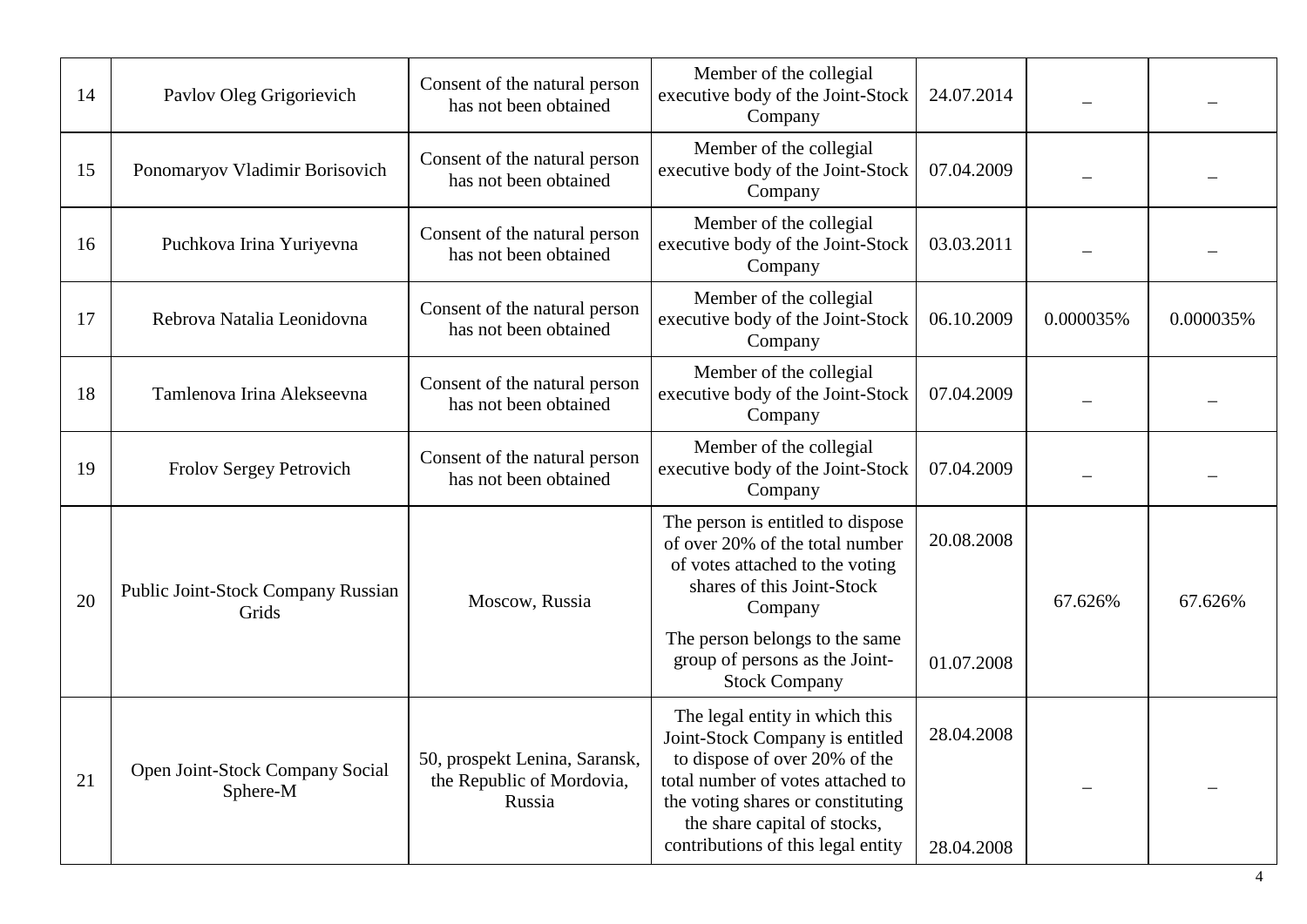|    |                                                                  |                                                                             | The person belongs to the same<br>group of persons as the Joint-<br><b>Stock Company</b>                                                                                                                                                           |            |  |
|----|------------------------------------------------------------------|-----------------------------------------------------------------------------|----------------------------------------------------------------------------------------------------------------------------------------------------------------------------------------------------------------------------------------------------|------------|--|
| 22 | Open Joint-Stock Company Chuvash<br><b>Autotransport Company</b> | 21, ul. Promyshlennaya,<br>Novocheboksarsk, the<br>Chuvash Republic, Russia | The legal entity in which this<br>Joint-Stock Company is entitled<br>to dispose of over 20% of the<br>total number of votes attached to<br>the voting shares or constituting<br>the share capital of stocks,<br>contributions of this legal entity | 28.04.2008 |  |
|    |                                                                  |                                                                             | The person belongs to the same<br>group of persons as the Joint-<br><b>Stock Company</b>                                                                                                                                                           | 28.04.2008 |  |
| 23 | Open Joint-Stock Company<br>Solnechny Sanatorium-Preventorium    | 58, ul. Turbinnaya, Orenburg,<br>Russia                                     | The legal entity in which this<br>Joint-Stock Company is entitled<br>to dispose of over 20% of the<br>total number of votes attached to<br>the voting shares or constituting<br>the share capital of stocks,<br>contributions of this legal entity | 28.04.2008 |  |
|    |                                                                  |                                                                             | The person belongs to the same<br>group of persons as the Joint-<br><b>Stock Company</b>                                                                                                                                                           | 28.04.2008 |  |
| 24 | Open Joint-Stock Company<br>Energoservice of Volga               | 149A, ul. Moskovskaya,<br>Saratov, 410012, Russia                           | The legal entity in which this<br>Joint-Stock Company is entitled<br>to dispose of over 20% of the<br>total number of votes attached to<br>the voting shares or constituting<br>the share capital of stocks,<br>contributions of this legal entity | 12.01.2011 |  |
|    |                                                                  |                                                                             | The person belongs to the same<br>group of persons as the Joint-<br><b>Stock Company</b>                                                                                                                                                           | 12.01.2011 |  |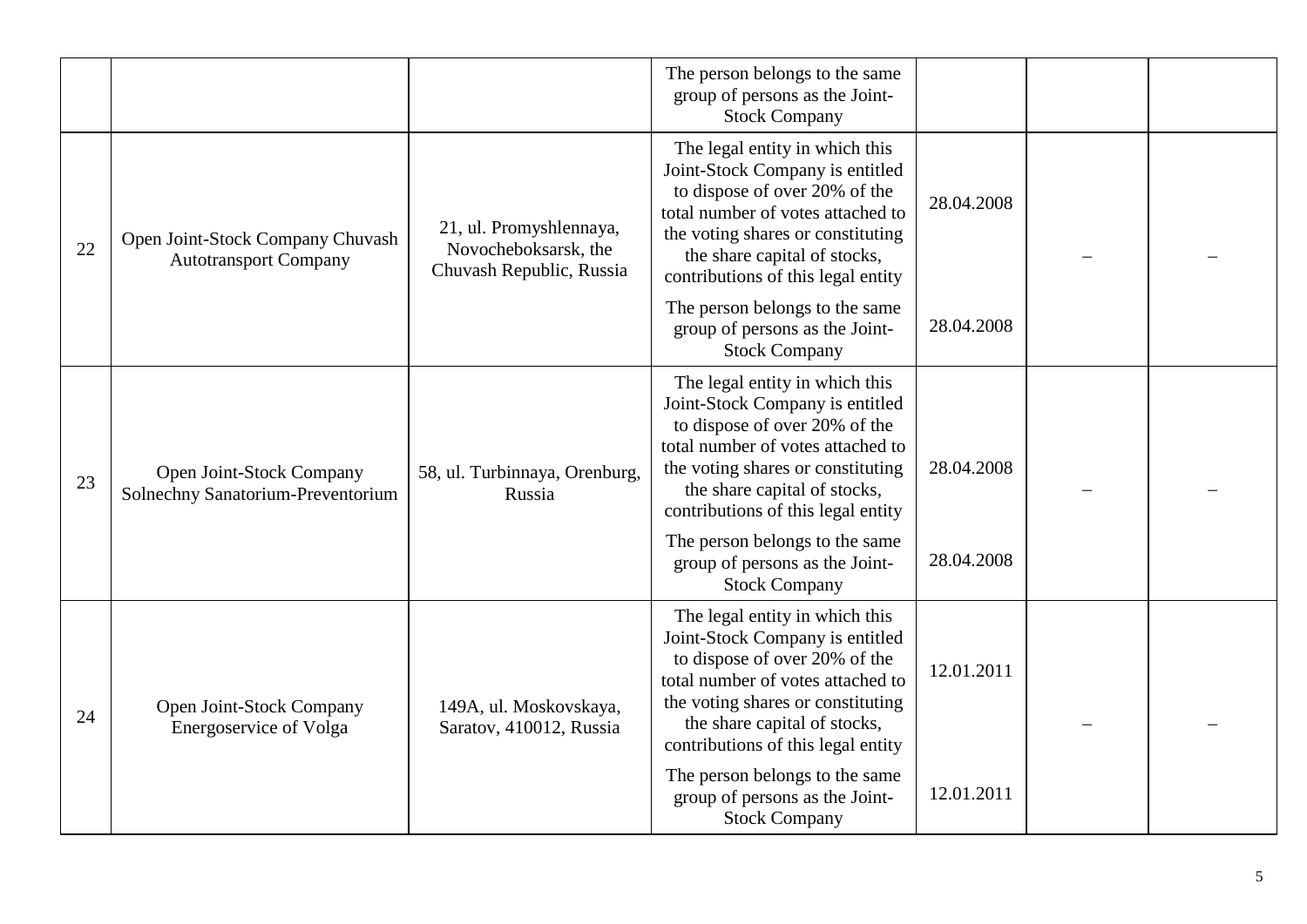| 25 | Public Joint-Stock Company<br><b>Interregional Distribution Grid</b><br>Company of Center                         | Moscow, Russia                                                                                                      | The person belongs to the same<br>group of persons as the Joint-<br><b>Stock Company</b> | 01.07.2008 |  |
|----|-------------------------------------------------------------------------------------------------------------------|---------------------------------------------------------------------------------------------------------------------|------------------------------------------------------------------------------------------|------------|--|
| 26 | Public Joint -Stock Company<br><b>Interregional Distribution Grid</b><br>Company of the North-West                | Gatchina, the Leningrad<br>region, Russia                                                                           | The person belongs to the same<br>group of persons as the Joint-<br><b>Stock Company</b> | 01.07.2008 |  |
| 27 | Open Joint-Stock Company<br><b>Interregional Distribution Grid</b><br>Company of Urals                            | 140, ul. Mamina-Sibiryaka,<br>Yekaterinburg, 620026                                                                 | The person belongs to the same<br>group of persons as the Joint-<br><b>Stock Company</b> | 01.07.2008 |  |
| 28 | Public Joint-Stock Company<br><b>Interregional Distribution Grid</b><br>Company of Siberia                        | 144a, ul. Bogarda,<br>Krasnoyarsk, 660021                                                                           | The person belongs to the same<br>group of persons as the Joint-<br><b>Stock Company</b> | 01.07.2008 |  |
| 29 | <b>Public Joint-Stock Company</b><br><b>Interregional Distribution Grid</b><br>Company of Center and Volga region | 33, ul. Rozhdestvenskaya,<br>Nizhny Novgorod 603950, the<br><b>Russian Federation</b>                               | The person belongs to the same<br>group of persons as the Joint-<br><b>Stock Company</b> | 01.07.2008 |  |
| 30 | Public Joint-Stock Company<br><b>Interregional Distribution Grid</b><br>Company of the South                      | Rostov-on-Don, the Russian<br>Federation                                                                            | The person belongs to the same<br>group of persons as the Joint-<br><b>Stock Company</b> | 01.07.2008 |  |
| 31 | Public Joint -Stock Company<br><b>Interregional Distribution Grid</b><br>Company of the North Caucasus            | 13a, ul. Podstantsionnaya,<br>Energetik settlement,<br>Pyatigorsk 357506, Stavropol<br>Krai, the Russian Federation | The person belongs to the same<br>group of persons as the Joint-<br><b>Stock Company</b> | 01.07.2008 |  |
| 32 | Joint-Stock Company of Power<br><b>Industry and Electrification</b><br>Tyumenenergo                               | Surgut, the Tyumen region,<br>Khanty-Mansi Autonomous<br>Area - Yugra, Russia                                       | The person belongs to the same<br>group of persons as the Joint-<br><b>Stock Company</b> | 01.07.2008 |  |
| 33 | Public Joint-Stock Company of<br>Power Industry and Electrification<br>Lenenergo                                  | Saint Petersburg, Russia                                                                                            | The person belongs to the same<br>group of persons as the Joint-<br><b>Stock Company</b> | 01.07.2008 |  |
| 34 | <b>Public Joint-Stock Company</b><br>Moscow United Electric Grid<br>Company                                       | Moscow, the Russian<br>Federation                                                                                   | The person belongs to the same<br>group of persons as the Joint-<br><b>Stock Company</b> | 01.07.2008 |  |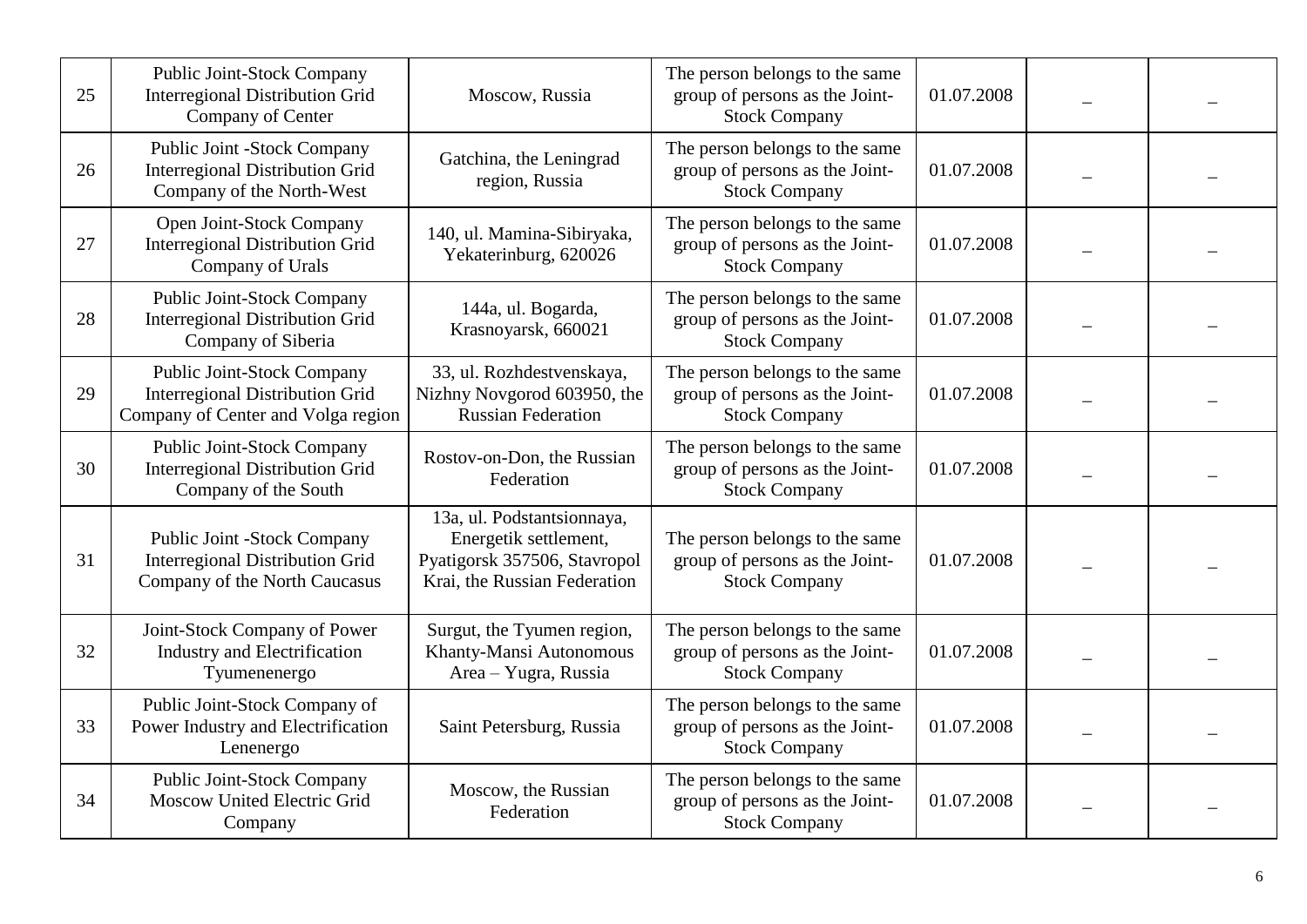| 35 | Joint-Stock Company<br>Yantarenergo                                                                                                                                              | Kaliningrad, the Russian<br>Federation                             | The person belongs to the same<br>group of persons as the Joint-<br><b>Stock Company</b> | 01.07.2008 |  |
|----|----------------------------------------------------------------------------------------------------------------------------------------------------------------------------------|--------------------------------------------------------------------|------------------------------------------------------------------------------------------|------------|--|
| 36 | <b>Public Joint-Stock Company</b><br>North-West Energy Management<br>Company                                                                                                     | Saint Petersburg                                                   | The person belongs to the same<br>group of persons as the Joint-<br><b>Stock Company</b> | 01.07.2008 |  |
| 37 | <b>Public Joint-Stock Company</b><br>Dagestan Energy Retail Company                                                                                                              | Makhachkala, Republic of<br>Dagestan                               | The person belongs to the same<br>group of persons as the Joint-<br><b>Stock Company</b> | 01.07.2008 |  |
| 38 | Kabardino-Balkarian Public Joint-<br><b>Stock Company of Power Industry</b><br>and Electrification                                                                               | Nalchik, Kabardino-Balkar<br>Republic                              | The person belongs to the same<br>group of persons as the Joint-<br><b>Stock Company</b> | 01.07.2008 |  |
| 39 | Joint-Stock Company<br>Karachayevo-Cherkesskenergo                                                                                                                               | Cherkessk, Karachay-<br>Circassian Republic                        | The person belongs to the same<br>group of persons as the Joint-<br><b>Stock Company</b> | 01.07.2008 |  |
| 40 | Joint-Stock Company<br>Kalmenergosbyt                                                                                                                                            | Elista, Republic of Kalmykia                                       | The person belongs to the same<br>group of persons as the Joint-<br><b>Stock Company</b> | 01.07.2008 |  |
| 41 | Joint-Stock Company<br>Management of Fiber-Optic<br><b>Communication Lines at Overhead</b><br>Power Transmission Lines of<br><b>Interregional Distribution Grid</b><br>Companies | Moscow, Russia                                                     | The person belongs to the same<br>group of persons as the Joint-<br><b>Stock Company</b> | 30.06.2011 |  |
| 42 | Joint-Stock Company<br>Realty of the United Power System<br><b>Engineering Center</b>                                                                                            | Moscow                                                             | The person belongs to the same<br>group of persons as the Joint-<br><b>Stock Company</b> | 01.07.2008 |  |
| 43 | <b>Public Joint-Stock Company</b><br><b>Tomsk Distribution Company</b>                                                                                                           | Tomsk, the Russian<br>Federation                                   | The person belongs to the same<br>group of persons as the Joint-<br><b>Stock Company</b> | 01.07.2008 |  |
| 44 | Open Joint-Stock Company<br><b>VNIPIenergoprom Association</b>                                                                                                                   | 2/1, Semyonovskaya<br>Naberezhnaya, Moscow,<br>105094, the Russian | The person belongs to the same<br>group of persons as the Joint-                         | 01.07.2008 |  |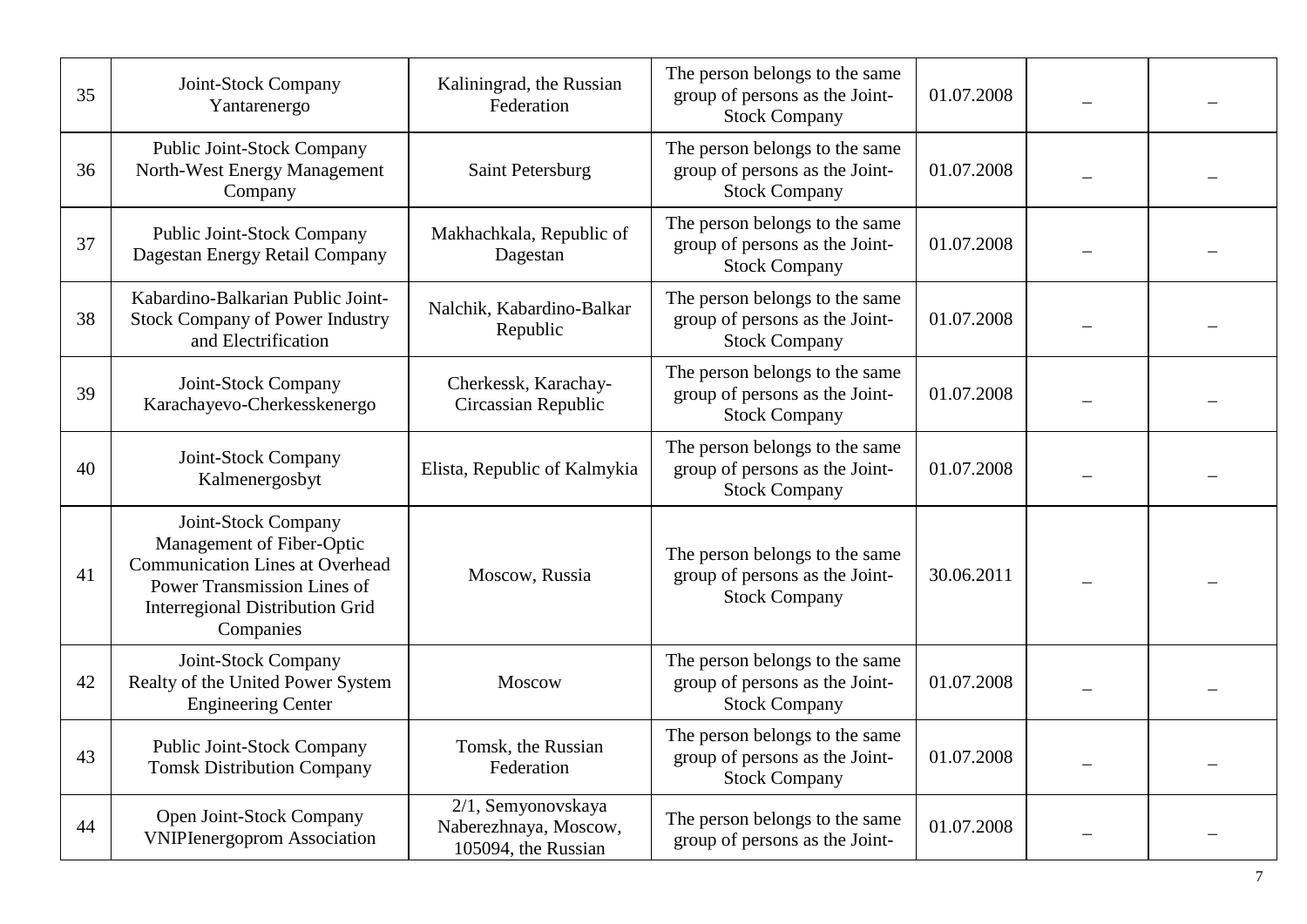|    |                                                                                                     | Federation                                                                               | <b>Stock Company</b>                                                                     |            |  |
|----|-----------------------------------------------------------------------------------------------------|------------------------------------------------------------------------------------------|------------------------------------------------------------------------------------------|------------|--|
| 45 | Open Joint-Stock Company<br>Special Design Bureau of Heat Power<br><b>Engineering Equipment VTI</b> | 4/1, Tretiy Avtozavodskiy<br>Proezd, Moscow, the Russian<br>Federation                   | The person belongs to the same<br>group of persons as the Joint-<br><b>Stock Company</b> | 01.07.2008 |  |
| 46 | Joint-Stock Company<br>Tyvaenergosbyt                                                               | Kyzyl, the Republic of Tyva,<br>the Russian Federation                                   | The person belongs to the same<br>group of persons as the Joint-<br><b>Stock Company</b> | 01.07.2008 |  |
| 47 | Joint-Stock Company of Power<br><b>Industry and Electrification</b><br>Ingushenergo                 | Nazran, Republic of<br>Ingooshetia                                                       | The person belongs to the same<br>group of persons as the Joint-<br><b>Stock Company</b> | 01.07.2008 |  |
| 48 | Public Joint-Stock Company of<br>Power Industry and Electrification of<br>Kuban                     | Krasnodar, the Russian<br>Federation                                                     | The person belongs to the same<br>group of persons as the Joint-<br><b>Stock Company</b> | 01.07.2008 |  |
| 49 | Open Joint-Stock Company of Power<br>Industry and Electrification<br>Sevkavkazenergo                | Vladikavkaz, Republic of<br>North Ossetia - Alania                                       | The person belongs to the same<br>group of persons as the Joint-<br><b>Stock Company</b> | 01.07.2008 |  |
| 50 | Open Joint-Stock Company<br>Nurenergo                                                               | 6, Staropromyslovskoye<br>Shosse, Grozny, Chechen<br>Republic                            | The person belongs to the same<br>group of persons as the Joint-<br><b>Stock Company</b> | 01.07.2008 |  |
| 51 | Joint-Stock Company<br>Chechenenergo                                                                | 6, Staropromyslovskoye<br>Shosse, Grozny, Chechen<br>Republic, the Russian<br>Federation | The person belongs to the same<br>group of persons as the Joint-<br><b>Stock Company</b> | 01.07.2008 |  |
| 52 | Joint-Stock Company<br>Energetik Sanatorium-Preventorium                                            | 1, ul. Sanatornaya, Industrial<br>Community Novaya Lyada,<br>the Tambov region, 392515   | The person belongs to the same<br>group of persons as the Joint-<br><b>Stock Company</b> | 01.07.2008 |  |
| 53 | Open Joint-Stock Company<br>Pskovenergoagent                                                        | 32, ul. Staro-Tekstilnaya,<br>Pskov, 180006, the Russian<br>Federation                   | The person belongs to the same<br>group of persons as the Joint-<br><b>Stock Company</b> | 01.07.2008 |  |
| 54 | Open Joint-Stock Company<br>Pskovenergosbyt                                                         | 24, ul. Zavodskaya, Pskov,<br>180000                                                     | The person belongs to the same<br>group of persons as the Joint-<br><b>Stock Company</b> | 01.07.2008 |  |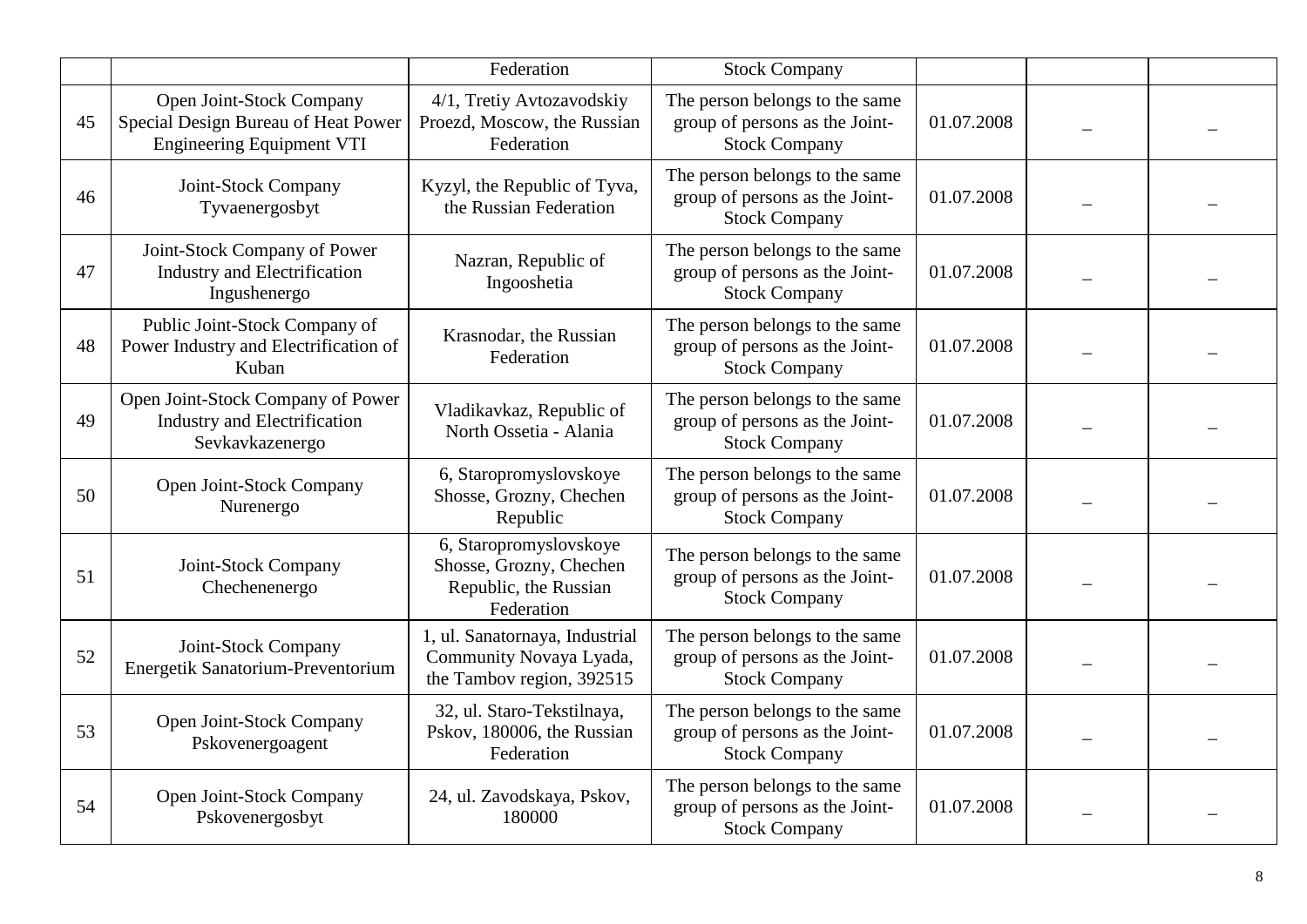| 55 | Open Joint-Stock Company<br>Lesnaya Skazka                                                | Syargilakhta village, the<br>Pryazhinskiy district, the<br>Republic of Karelia, the<br><b>Russian Federation</b>                     | The person belongs to the same<br>group of persons as the Joint-<br><b>Stock Company</b> | 01.07.2008 |  |
|----|-------------------------------------------------------------------------------------------|--------------------------------------------------------------------------------------------------------------------------------------|------------------------------------------------------------------------------------------|------------|--|
| 56 | Open Joint-Stock Company<br>Yekaterinburg Electric Grid Company                           | 1, ul. Borisa Yeltsina,<br>Yekaterinburg, 620014, the<br><b>Russian Federation</b>                                                   | The person belongs to the same<br>group of persons as the Joint-<br><b>Stock Company</b> | 01.07.2008 |  |
| 57 | Open Joint-Stock Company<br>Sotssphera                                                    | Recreation camp named after<br>Strelnikov, Chernoluchye<br>settlement, the Omsk district,<br>the Omsk region, 644518<br>Стрельникова | The person belongs to the same<br>group of persons as the Joint-<br><b>Stock Company</b> | 01.07.2008 |  |
| 58 | Open Joint-Stock Company<br>Tyvaenergo                                                    | 4, ul. Rabochaya, Kyzyl, the<br>Republic of Tyva, 667001, the<br><b>Russian Federation</b>                                           | The person belongs to the same<br>group of persons as the Joint-<br><b>Stock Company</b> | 01.07.2008 |  |
| 59 | <b>Closed Joint-Stock Company</b><br><b>SVET</b>                                          | 8, ul. Lunacharskogo, Bor<br>606440, the Nizhny Novgorod<br>region                                                                   | The person belongs to the same<br>group of persons as the Joint-<br><b>Stock Company</b> | 01.07.2008 |  |
| 60 | Open Joint-Stock Company<br>Berendeyevskoye                                               | Berendeyevka settlement,<br>Lyskovsky district, the Nizhny<br>Novgorod region, 606241                                                | The person belongs to the same<br>group of persons as the Joint-<br><b>Stock Company</b> | 01.07.2008 |  |
| 61 | Open Joint-Stock Company<br>Avtotransportnoye Khozyaistvo<br>(Motor Transport Facilities) | 50, ul. Yuzhnaya, Orichi<br>settlement, the Orichi district,<br>the Kirov region, the Russian<br>Federation                          | The person belongs to the same<br>group of persons as the Joint-<br><b>Stock Company</b> | 01.07.2008 |  |
| 62 | Open Joint-Stock Company<br>Energetik Sanatorium-Preventorium                             | 10, ul. Aviatsionnaya,<br>Izhevsk, 426009, the<br>Udmurtian Republic, the<br><b>Russian Federation</b>                               | The person belongs to the same<br>group of persons as the Joint-<br><b>Stock Company</b> | 01.07.2008 |  |
| 63 | Open Joint-Stock Company<br>Kaliningrad Generating Company                                | 10a, Pravaya Naberezhnaya,<br>Kaliningrad, the Russian<br>Federation                                                                 | The person belongs to the same<br>group of persons as the Joint-<br><b>Stock Company</b> | 01.07.2008 |  |
| 64 | Open Joint-Stock Company<br>Yantarenergosbyt                                              | 10, ul. Darvina, Kaliningrad                                                                                                         | The person belongs to the same<br>group of persons as the Joint-                         | 01.07.2008 |  |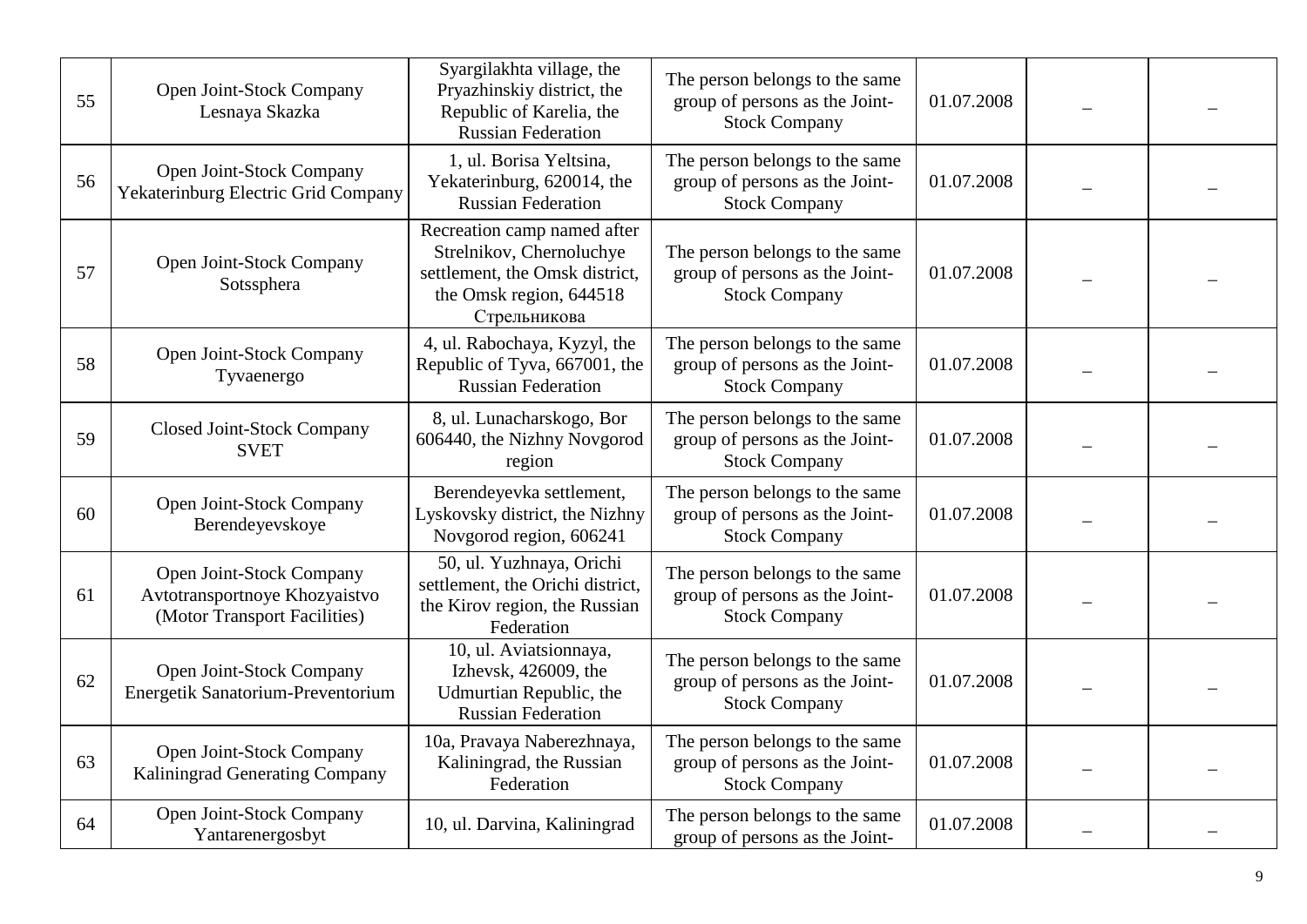|    |                                                                                 |                                                                                                               | <b>Stock Company</b>                                                                     |            |  |
|----|---------------------------------------------------------------------------------|---------------------------------------------------------------------------------------------------------------|------------------------------------------------------------------------------------------|------------|--|
| 65 | Open Joint-Stock Company<br><b>Energetik Recreation Camp</b>                    | 3, ul. Shkolnaya, stanitsa<br>Shepsi, the Tuapse district,<br>Krasnodar Krai, 352818                          | The person belongs to the same<br>group of persons as the Joint-<br><b>Stock Company</b> | 01.07.2008 |  |
| 66 | Open Joint-Stock Company<br>Sokolovskoye Agricultural Enterprise                | 32, ul. Kurskaya, Sokolovo-<br>Kundryuchenskiy settlement,<br>Novoshakhtinsk-10, the<br>Rostov region, Russia | The person belongs to the same<br>group of persons as the Joint-<br><b>Stock Company</b> | 01.07.2008 |  |
| 67 | Open Joint-Stock Company<br>Agricultural Enterprise named after<br>A.A. Grechko | 21, ul. Teatralnaya,<br>Kuybyshevo settlement, the<br>Kuybyshevo district, the<br>Rostov region, Russia       | The person belongs to the same<br>group of persons as the Joint-<br><b>Stock Company</b> | 01.07.2008 |  |
| 68 | Closed Joint-Stock Company<br>Lenenergospetsremont                              | 191180,<br>bld. 43 (ID code "A"), 12<br>Liniya, Vasilievskiy Ostrov,<br>Saint Petersburg, 191180              | The person belongs to the same<br>group of persons as the Joint-<br><b>Stock Company</b> | 01.07.2008 |  |
| 69 | Open Joint-Stock Company<br>Moskabelsetmontazh                                  | bld. 1, ul. Dolgorukovskaya<br>38, Moscow, 115088                                                             | The person belongs to the same<br>group of persons as the Joint-<br><b>Stock Company</b> | 01.07.2008 |  |
| 70 | Open Joint-Stock Company<br>Moskabelenergoremont                                | bld. 7B, ul. Reutovskaya,<br>Moscow, 111539                                                                   | The person belongs to the same<br>group of persons as the Joint-<br><b>Stock Company</b> | 01.07.2008 |  |
| 71 | Open Joint-Stock Company<br><b>Electrical Equipment Repairs Plant</b>           | 4a, Starokashirskoye Shosse,<br>Moscow, 152201                                                                | The person belongs to the same<br>group of persons as the Joint-<br><b>Stock Company</b> | 01.07.2008 |  |
| 72 | Open Joint-Stock Company<br><b>Energetik Vacation Hotel</b>                     | 4, ul. Pionerskaya,<br>Divnomorskoye settlement,<br>Gelendzhik, Krasnodar Krai,<br>353490                     | The person belongs to the same<br>group of persons as the Joint-<br><b>Stock Company</b> | 01.07.2008 |  |
| 73 | Open Joint-Stock Company<br><b>Plamya Recreation Complex</b>                    | 2, Novomikhaylovskiy<br>settlement, the Tuapse district,<br>Krasnodar Krai, 352856                            | The person belongs to the same<br>group of persons as the Joint-<br><b>Stock Company</b> | 01.07.2008 |  |
| 74 | <b>Closed Joint-Stock Company</b><br>Tsarskoselskaya Power Company              | 5, ul. Glinki, Pushkin, Saint<br>Petersburg, 196600                                                           | The person belongs to the same<br>group of persons as the Joint-                         | 01.07.2008 |  |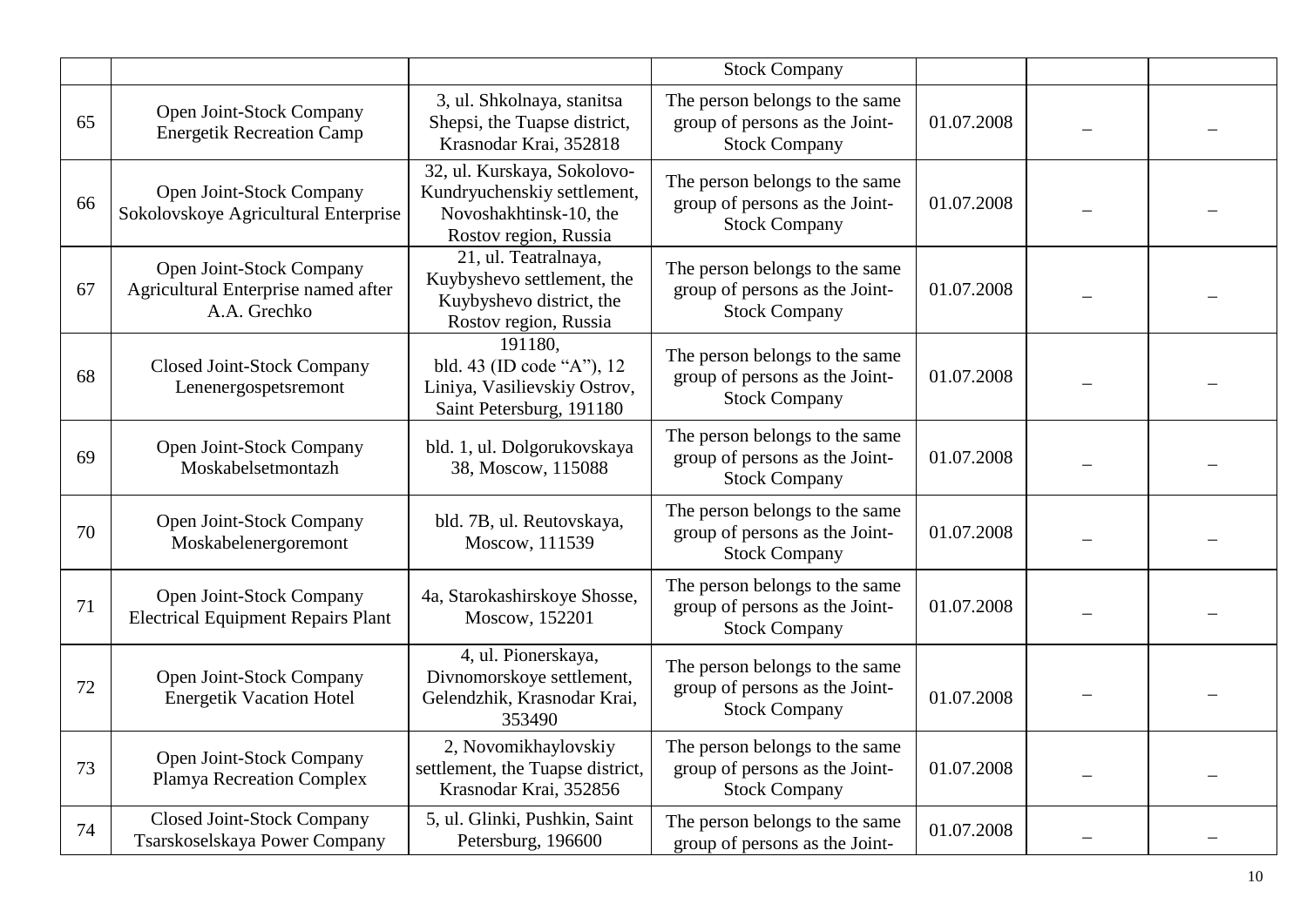|    |                                                                                                                             |                                                                                                           | <b>Stock Company</b>                                                                     |            |  |
|----|-----------------------------------------------------------------------------------------------------------------------------|-----------------------------------------------------------------------------------------------------------|------------------------------------------------------------------------------------------|------------|--|
| 75 | Open Joint-Stock Company<br>Yekaterinburgenergosbyt                                                                         | 48, ul. Surikova,<br>Yekaterinburg, 620144, the<br><b>Russian Federation</b>                              | The person belongs to the same<br>group of persons as the Joint-<br><b>Stock Company</b> | 01.07.2008 |  |
| 76 | <b>Closed Joint-Stock Company</b><br>Kurortenergo                                                                           | 16, ul. Kommunarov,<br>Sestroretsk, Saint Petersburg,<br>197706                                           | The person belongs to the same<br>group of persons as the Joint-<br><b>Stock Company</b> | 01.07.2008 |  |
| 77 | Open Joint-Stock Company<br>Energotsentr                                                                                    | 65, ul. Kirova, Podolsk, the<br>Moscow region, 142117                                                     | The person belongs to the same<br>group of persons as the Joint-<br><b>Stock Company</b> | 01.07.2008 |  |
| 78 | Joint-Stock Company<br><b>Yaroslavl Electric Grid Company</b>                                                               | 26, ul. Blyukhera, Yaroslavl,<br>150042, the Russian<br>Federation                                        | The person belongs to the same<br>group of persons as the Joint-<br><b>Stock Company</b> | 30.12.2009 |  |
| 79 | <b>Limited Liability Company</b><br><b>Elektroservice Company</b>                                                           | 39V, Sibirskiy Trakt,<br>Yekaterinburg, 620100                                                            | The person belongs to the same<br>group of persons as the Joint-<br><b>Stock Company</b> | 30.12.2009 |  |
| 80 | Open Joint-Stock Company<br>Dagenergoset                                                                                    | 73, ul. Dakhadaeva,<br>Makhachkala, 367020, the<br>Republic of Dagestan, the<br><b>Russian Federation</b> | The person belongs to the same<br>group of persons as the Joint-<br><b>Stock Company</b> | 31.03.2010 |  |
| 81 | <b>Limited Liability Company</b><br>Uralenergotrans                                                                         | 140, ul. Mamina-Sibiryaka,<br>Yekaterinburg, 620026                                                       | The person belongs to the same<br>group of persons as the Joint-<br><b>Stock Company</b> | 30.09.2010 |  |
| 82 | Joint-Stock Company<br>Scientific and Research Engineering<br>Center of Interregional Distribution<br><b>Grid Companies</b> | Moscow, the Russian<br>Federation                                                                         | The person belongs to the same<br>group of persons as the Joint-<br><b>Stock Company</b> | 30.09.2010 |  |
| 83 | Open Joint-Stock Company<br>Energoservice of the South                                                                      | 49, ul. Bolshaya Sadovaya,<br>Rostov-on-Don, 344002                                                       | The person belongs to the same<br>group of persons as the Joint-<br><b>Stock Company</b> | 31.12.2010 |  |
| 84 | Open Joint-Stock Company<br><b>Interregional Energoservice Company</b><br><b>Energy Efficient Technologies</b>              | 6, ul. Proviantskaya, Nizhny<br>Novgorod 603155, the<br><b>Russian Federation</b>                         | The person belongs to the same<br>group of persons as the Joint-<br><b>Stock Company</b> | 31.12.2010 |  |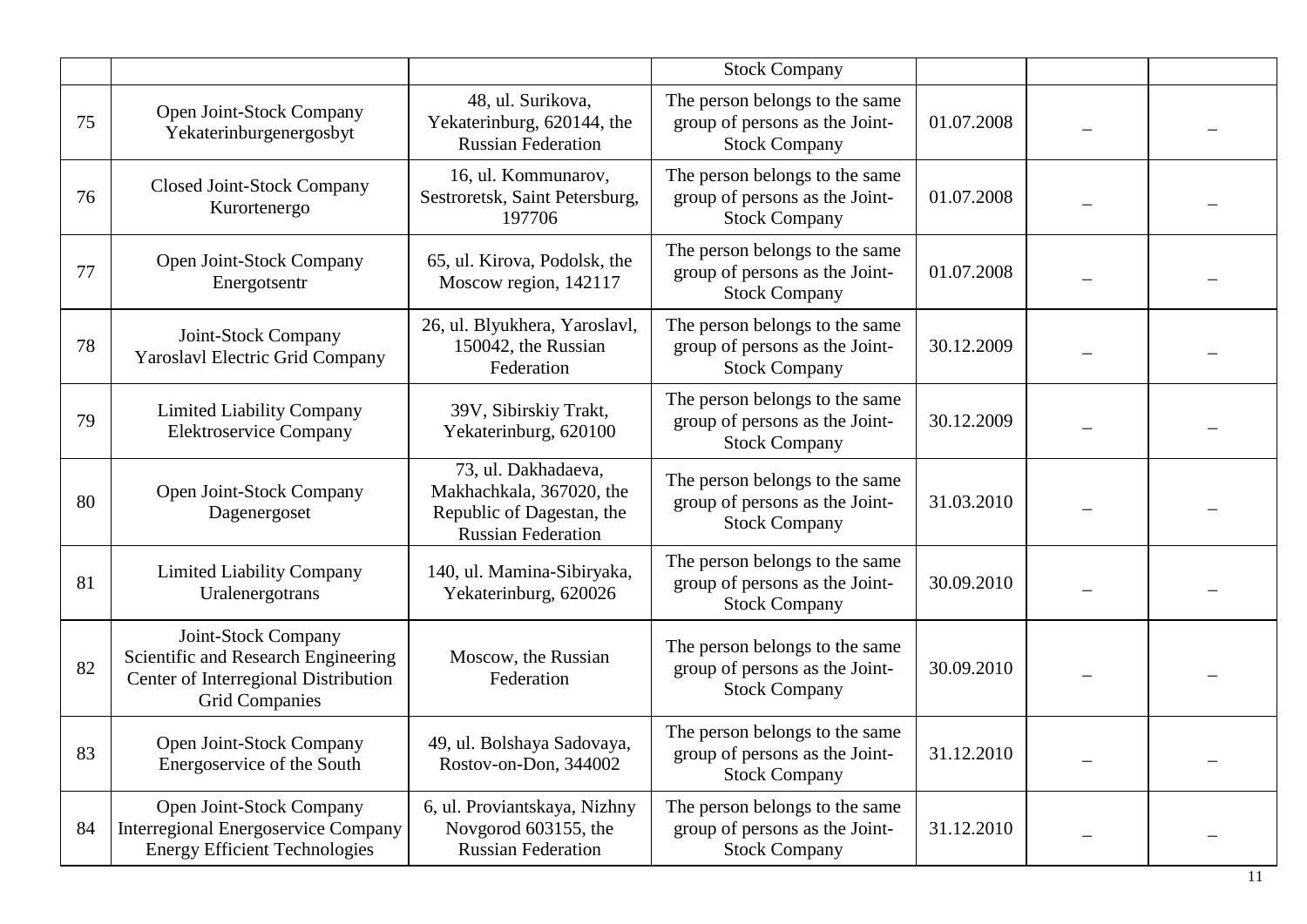| 85 | Open Joint-Stock Company<br><b>Energoservice Company</b>                            | 33, ul. 50 Let NLMK, Lipetsk,<br>398001                                                                                      | The person belongs to the same<br>group of persons as the Joint-<br><b>Stock Company</b> | 31.03.2011 |  |
|----|-------------------------------------------------------------------------------------|------------------------------------------------------------------------------------------------------------------------------|------------------------------------------------------------------------------------------|------------|--|
| 86 | Open Joint-Stock Company<br>Energoservice of Kuban                                  | 47, ul. Novorossiyskaya,<br>Krasnodar, 350080                                                                                | The person belongs to the same<br>group of persons as the Joint-<br><b>Stock Company</b> | 31.03.2011 |  |
| 87 | Open Joint-Stock Company<br>Yantarenergoservice                                     | 83, ul. Krasnoselskaya,<br>Kaliningrad                                                                                       | The person belongs to the same<br>group of persons as the Joint-<br><b>Stock Company</b> | 31.03.2011 |  |
| 88 | Open Joint-Stock Company<br><b>Energoservice Company of Urals</b>                   | 19, ul. Chaykovskogo,<br>Yekaterinburg, 620142,<br>Russia                                                                    | The person belongs to the same<br>group of persons as the Joint-<br><b>Stock Company</b> | 31.03.2011 |  |
| 89 | Open Joint-Stock Company<br>Energoservice of the North-West                         | 31, ul. Sobornaya, Gatchina,<br>188300, the Leningrad region                                                                 | The person belongs to the same<br>group of persons as the Joint-<br><b>Stock Company</b> | 31.03.2011 |  |
| 90 | Open Joint-Stock Company<br>Energoservice Company of<br>Tyumenenergo                | 4, ul. Universitetskaya,<br>Surgut, the Tyumen region,<br>Khanty-Mansi Autonomous<br>Area - Yugra, the Russian<br>Federation | The person belongs to the same<br>group of persons as the Joint-<br><b>Stock Company</b> | 31.03.2011 |  |
| 91 | Joint-Stock Company<br>Dagestan Grid Company                                        | Makhachkala, the Republic of<br>Dagestan, the Russian<br>Federation                                                          | The person belongs to the same<br>group of persons as the Joint-<br><b>Stock Company</b> | 31.03.2011 |  |
| 92 | Open Joint-Stock Company<br>Energoservice Company of Siberia                        | bld. 1, ul. Vzletnaya 5,<br>Krasnoyarsk, 660135                                                                              | The person belongs to the same<br>group of persons as the Joint-<br><b>Stock Company</b> | 31.03.2011 |  |
| 93 | <b>Closed Joint-Stock Company</b><br>Center of Innovations and Energy<br>Efficiency | 26, ul. Blyukhera, Yaroslavl,<br>150042                                                                                      | The person belongs to the same<br>group of persons as the Joint-<br><b>Stock Company</b> | 30.09.2011 |  |
| 94 | Open Joint-Stock Company<br><b>Energoservice Company Lenenergo</b>                  | bld. 60-62 (ID code "A"),<br>Sinopskaya naberezhnaya,<br>Saint Petersburg, 191124                                            | The person belongs to the same<br>group of persons as the Joint-<br><b>Stock Company</b> | 30.03.2012 |  |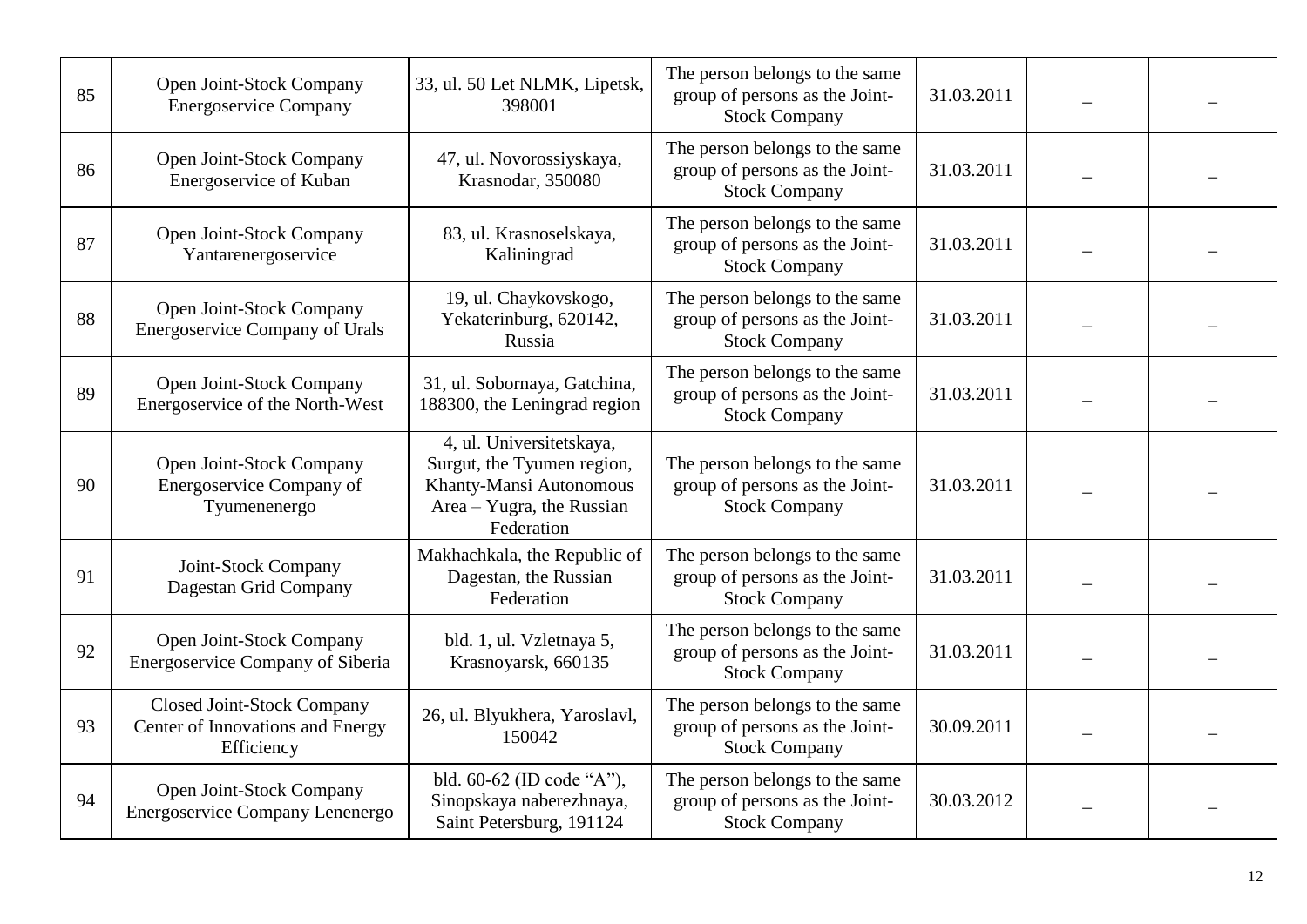| 95  | <b>Limited Liability Company</b><br>Urenergokonsalt                                                                                  | 18, ul. 295 Strelkovoy Divizii,<br>Pyatigorsk, 357506, Stavropol<br>Krai | The person belongs to the same<br>group of persons as the Joint-<br><b>Stock Company</b> | 30.06.2012 |  |
|-----|--------------------------------------------------------------------------------------------------------------------------------------|--------------------------------------------------------------------------|------------------------------------------------------------------------------------------|------------|--|
| 96  | Public Joint-Stock Company<br>Federal Grid Company of the Unified<br><b>Energy System</b>                                            | 5A, ul. Akademika<br>Chelomeya, Moscow, 117630                           | The person belongs to the same<br>group of persons as the Joint-<br><b>Stock Company</b> | 30.09.2012 |  |
| 97  | Open Joint-Stock Company<br><b>Moscow Telecommunications Center</b><br>of Energy Systems                                             | 5A, ul. Akademika<br>Chelomeya, Moscow, 117630                           | The person belongs to the same<br>group of persons as the Joint-<br><b>Stock Company</b> | 30.09.2012 |  |
| 98  | Joint-Stock Company<br>Scientific and Research Engineering<br>Center of Interregional Distribution<br><b>Grid Companies</b>          | bld. 3, Kashirskoye Shosse 22,<br>Moscow, 115201                         | The person belongs to the same<br>group of persons as the Joint-<br><b>Stock Company</b> | 30.09.2012 |  |
| 99  | Joint-Stock Company<br>Specialized Electricity Transmission<br>Service Company of the Unified<br><b>National Electrical Network</b>  | Noginsk, the Moscow region                                               | The person belongs to the same<br>group of persons as the Joint-<br><b>Stock Company</b> | 30.09.2012 |  |
| 100 | Joint-Stock Company<br><b>Engineering and Construction</b><br>Management Centre of the Unified<br><b>National Electrical Network</b> | Moscow                                                                   | The person belongs to the same<br>group of persons as the Joint-<br><b>Stock Company</b> | 30.09.2012 |  |
| 101 | Joint-Stock Company<br>Energostroysnabkomplekt UES                                                                                   | Moscow                                                                   | The person belongs to the same<br>group of persons as the Joint-<br><b>Stock Company</b> | 30.09.2012 |  |
| 102 | Joint-Stock Company<br><b>Energy Forecasting Agency</b>                                                                              | Moscow                                                                   | The person belongs to the same<br>group of persons as the Joint-<br><b>Stock Company</b> | 30.09.2012 |  |
| 103 | Joint-Stock Company<br>Chitatekhenergo                                                                                               | Chita, Zabaykalsky Krai                                                  | The person belongs to the same<br>group of persons as the Joint-<br><b>Stock Company</b> | 30.09.2012 |  |
| 104 | Open Joint-Stock Company<br><b>Mobile Gas-Turbine Power Plants</b>                                                                   | bld. 5, Bersenevskaya nab. 16,<br>Moscow 119072                          | The person belongs to the same<br>group of persons as the Joint-<br><b>Stock Company</b> | 30.09.2012 |  |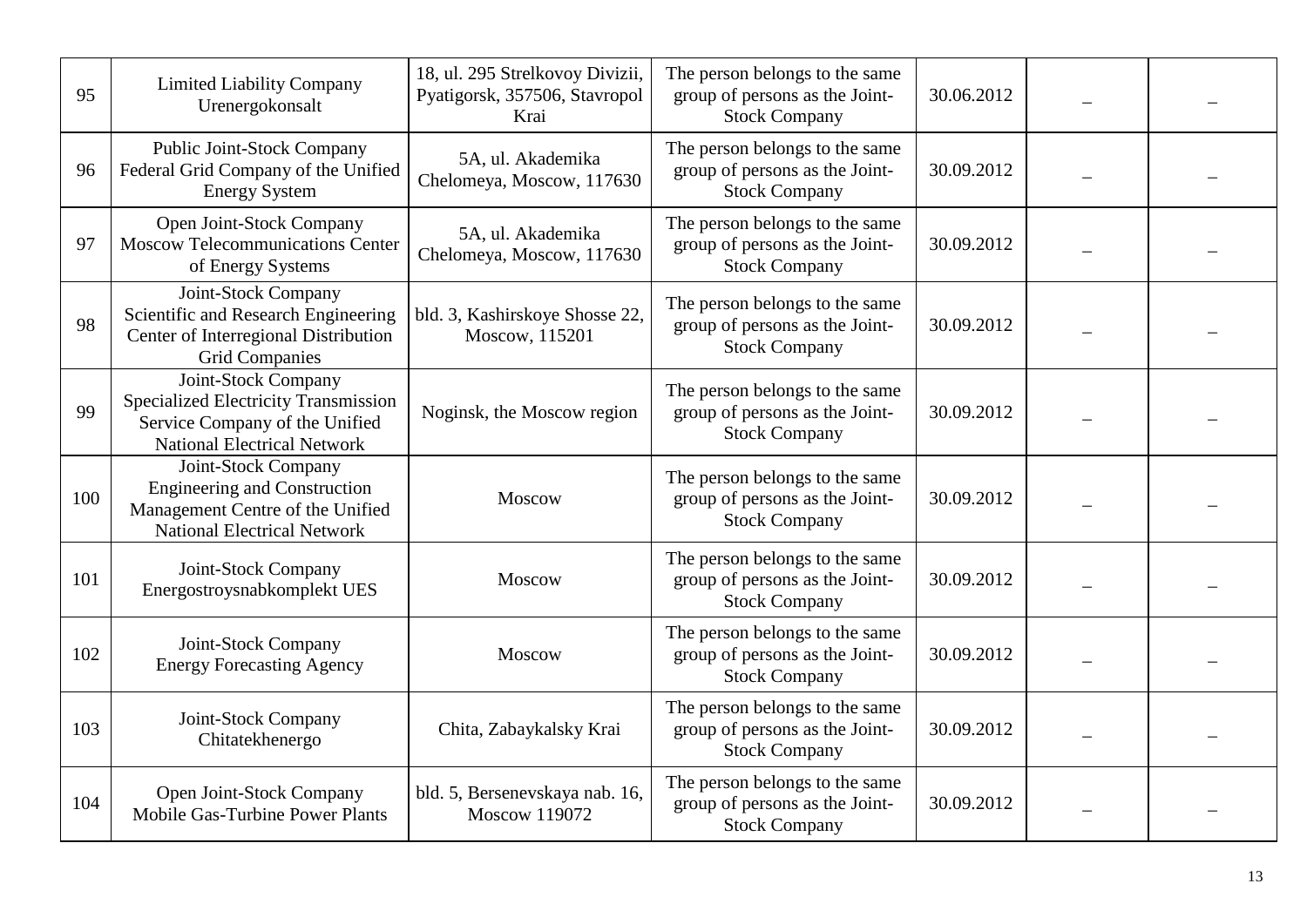| 105 | <b>Limited Liability Company</b><br>Index Energetiki – FGC UES                     | bld. 5A, ul. Akademika<br>Chelomeya, Moscow, 117630                               | The person belongs to the same<br>group of persons as the Joint-<br><b>Stock Company</b> | 30.09.2012 |  |
|-----|------------------------------------------------------------------------------------|-----------------------------------------------------------------------------------|------------------------------------------------------------------------------------------|------------|--|
| 106 | Open Joint-Stock Company<br>Energotekhkomplekt                                     | 13/5, Podkolokolny pereulok,<br><b>Moscow 109028</b>                              | The person belongs to the same<br>group of persons as the Joint-<br><b>Stock Company</b> | 30.09.2012 |  |
| 107 | Open Joint-Stock Company<br><b>Tomsk Transmission Grids</b>                        | 36, pr. Kirova, Tomsk, the<br><b>Russian Federation</b>                           | The person belongs to the same<br>group of persons as the Joint-<br><b>Stock Company</b> | 30.09.2012 |  |
| 108 | Open Joint-Stock Company<br><b>Kuban Transmission Grids</b>                        | 5, ul. Tramvaynaya,<br>Krasnodar, 350911, Krasnodar<br>Krai                       | The person belongs to the same<br>group of persons as the Joint-<br><b>Stock Company</b> | 30.09.2012 |  |
| 109 | Open Joint-Stock Company<br>Dalenergosetproekt                                     | 26, prospekt Partizanskiy,<br>Vladivostok 690950,<br>Primorski Krai               | The person belongs to the same<br>group of persons as the Joint-<br><b>Stock Company</b> | 30.09.2012 |  |
| 110 | Open Joint-Stock Company<br>Energy Institute named after G. M.<br>Krzhizhanovskogo | 19, Leninskiy prospekt,<br>Moscow, the Russian<br>Federation                      | The person belongs to the same<br>group of persons as the Joint-<br><b>Stock Company</b> | 30.09.2012 |  |
| 111 | <b>Limited Liability Company</b><br>IT Energy Service                              | bld. 5, Kitaygorodskiy proezd<br>7, Moscow, 109074                                | The person belongs to the same<br>group of persons as the Joint-<br><b>Stock Company</b> | 30.09.2012 |  |
| 112 | Joint-Stock Company<br>Sibirelektrosetservis                                       | 7, ul. Vilskogo, Krasnoyarsk,<br>660062                                           | The person belongs to the same<br>group of persons as the Joint-<br><b>Stock Company</b> | 29.03.2013 |  |
| 113 | <b>Limited Liability Company</b><br>Energotrans                                    | 45A, Novoye Shosse,<br>Beloostrov settlement, Saint<br>Petersburg, 197730, Russia | The person belongs to the same<br>group of persons as the Joint-<br><b>Stock Company</b> | 30.06.2014 |  |
| 114 | Open Joint-Stock Company<br>Donenergo                                              | 162, ul. Pushkinskaya,<br>Rostov-on-Don, 344006                                   | The person belongs to the same<br>group of persons as the Joint-<br><b>Stock Company</b> | 30.09.2014 |  |
| 115 | Open Joint-Stock Company<br>Regional Corporation of                                | office 44, bld. 91, 7 floor, ul.<br>Suvorova, Rostov-on-Don,                      | The person belongs to the same<br>group of persons as the Joint-                         | 30.09.2014 |  |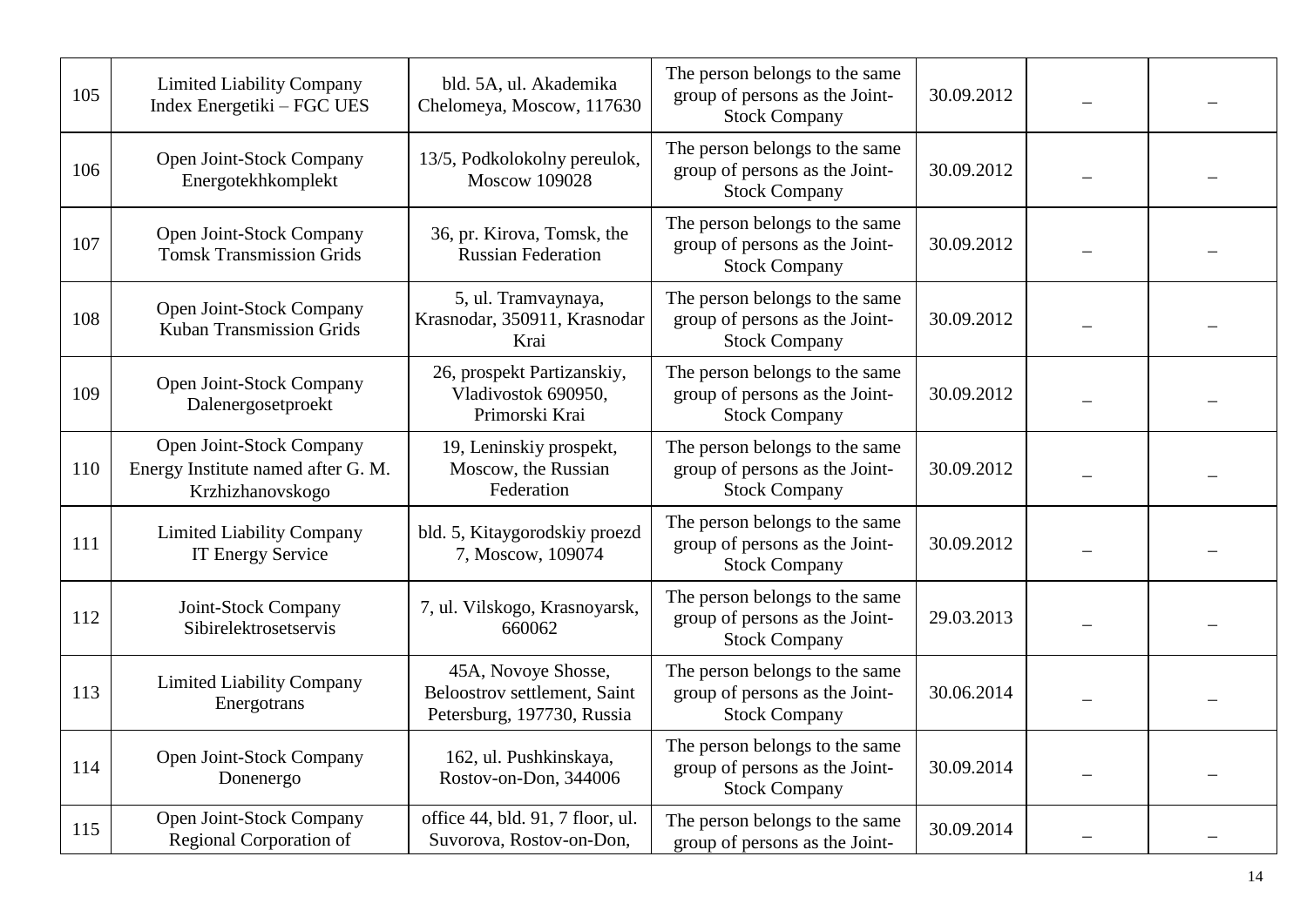|     | Development                                                 | 344022, the Rostov region, the<br><b>Russian Federation</b>                           | <b>Stock Company</b>                                                                     |            |  |
|-----|-------------------------------------------------------------|---------------------------------------------------------------------------------------|------------------------------------------------------------------------------------------|------------|--|
| 116 | <b>Limited Liability Company</b><br>Donenergoservice        | 114, ul. Rechnaya, Bataysk,<br>the Rostov region, 346880                              | The person belongs to the same<br>group of persons as the Joint-<br><b>Stock Company</b> | 30.09.2014 |  |
| 117 | Public Joint-Stock Company<br><b>Federal Testing Center</b> | ID code: "A", bld. 50/30,<br>Oktyabrskiy bulvar, Pushkin,<br>Saint Petersburg, 196608 | The person belongs to the same<br>group of persons as the Joint-<br><b>Stock Company</b> | 30.12.2014 |  |
| 118 | Joint-Stock Company<br>Saint Petersburg Electric Networks   | Saint Petersburg, Russia                                                              | The person belongs to the same<br>group of persons as the Joint-<br><b>Stock Company</b> | 30.06.2015 |  |
| 119 | Open Joint-Stock Company<br>Petrodvorets City Electric Grid | 9, ul. Volodi Dubinina,<br>Petrodvorets, Saint Petersburg,<br>198510, Russia          | The person belongs to the same<br>group of persons as the Joint-<br><b>Stock Company</b> | 30.06.2015 |  |
| 120 | <b>Limited Liability Company</b><br>FGC - Assets Management | Moscow                                                                                | The person belongs to the same<br>group of persons as the Joint-<br><b>Stock Company</b> | 16.11.2015 |  |
| 121 | Abramova Elena Yurievna                                     | Consent of the natural person<br>has not been obtained                                | The person belongs to the same<br>group of persons as the Joint-<br><b>Stock Company</b> | 31.03.2014 |  |
| 122 | Alekseev Sergey Yurievich                                   | Consent of the natural person<br>has not been obtained                                | The person belongs to the same<br>group of persons as the Joint-<br><b>Stock Company</b> | 05.02.2016 |  |
| 123 | <b>Bakhtin Pavel Viktorovich</b>                            | Consent of the natural person<br>has not been obtained                                | The person belongs to the same<br>group of persons as the Joint-<br><b>Stock Company</b> | 30.03.2015 |  |
| 124 | Berdnikov Roman Nikolaevich                                 | Consent of the natural person<br>has not been obtained                                | The person belongs to the same<br>group of persons as the Joint-<br><b>Stock Company</b> | 24.12.2015 |  |
| 125 | Beresnev Mikhail Nikolaevich                                | Consent of the natural person<br>has not been obtained                                | The person belongs to the same<br>group of persons as the Joint-<br><b>Stock Company</b> | 31.03.2011 |  |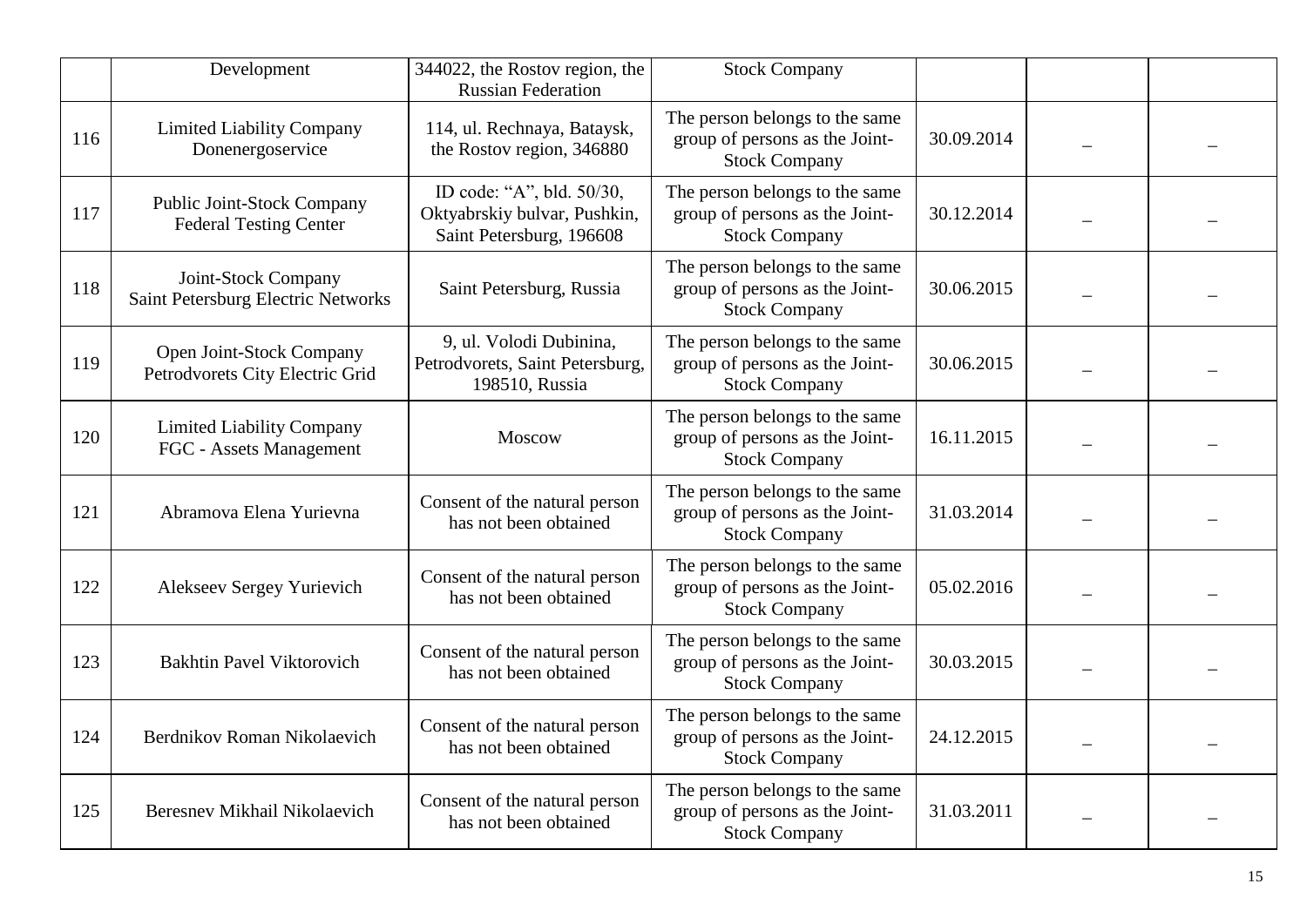| 126 | Budargin Oleg Mikhailovich      | Consent of the natural person<br>has not been obtained | The person belongs to the same<br>group of persons as the Joint-<br><b>Stock Company</b> | 30.06.2013 |  |
|-----|---------------------------------|--------------------------------------------------------|------------------------------------------------------------------------------------------|------------|--|
| 127 | Vagin Petr Yurievich            | Consent of the natural person<br>has not been obtained | The person belongs to the same<br>group of persons as the Joint-<br><b>Stock Company</b> | 30.06.2015 |  |
| 128 | Vasiliev Vladimir Vasilievich   | Consent of the natural person<br>has not been obtained | The person belongs to the same<br>group of persons as the Joint-<br><b>Stock Company</b> | 21.03.2016 |  |
| 129 | <b>Volkov Eduard Petrovich</b>  | Consent of the natural person<br>has not been obtained | The person belongs to the same<br>group of persons as the Joint-<br><b>Stock Company</b> | 30.09.2012 |  |
| 130 | <b>Gavrilov Aleksandr Ilich</b> | Consent of the natural person<br>has not been obtained | The person belongs to the same<br>group of persons as the Joint-<br><b>Stock Company</b> | 29.03.2013 |  |
| 131 | Glotov Artem Vladimirovich      | Consent of the natural person<br>has not been obtained | The person belongs to the same<br>group of persons as the Joint-<br><b>Stock Company</b> | 30.06.2013 |  |
| 132 | Goncharov Viktor Georgievich    | Consent of the natural person<br>has not been obtained | The person belongs to the same<br>group of persons as the Joint-<br><b>Stock Company</b> | 30.09.2014 |  |
| 133 | Grishaev Nikolay Alekseevich    | Consent of the natural person<br>has not been obtained | The person belongs to the same<br>group of persons as the Joint-<br><b>Stock Company</b> | 30.09.2014 |  |
| 134 | Dregval Sergey Georgievich      | Consent of the natural person<br>has not been obtained | The person belongs to the same<br>group of persons as the Joint-<br><b>Stock Company</b> | 30.12.2014 |  |
| 135 | Diakov Pavel Nikolaevich        | Consent of the natural person<br>has not been obtained | The person belongs to the same<br>group of persons as the Joint-<br><b>Stock Company</b> | 30.06.2015 |  |
| 136 | Zhuravlyov Dmitriy Olegovich    | Consent of the natural person<br>has not been obtained | The person belongs to the same<br>group of persons as the Joint-                         | 29.03.2013 |  |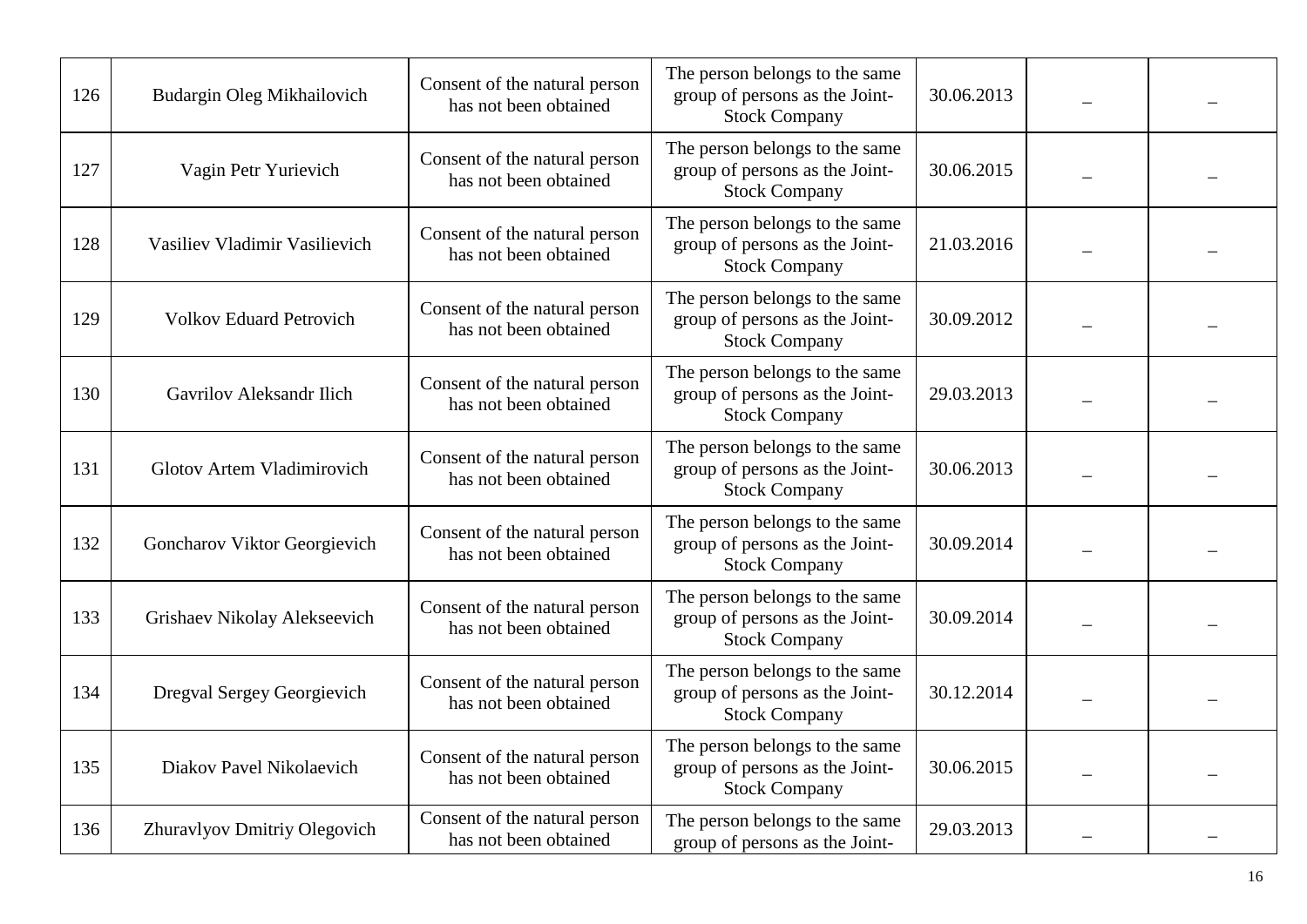|     |                                     |                                                        | <b>Stock Company</b>                                                                     |            |  |
|-----|-------------------------------------|--------------------------------------------------------|------------------------------------------------------------------------------------------|------------|--|
| 137 | Zaytsev Yuriy Viktorovich           | Consent of the natural person<br>has not been obtained | The person belongs to the same<br>group of persons as the Joint-<br><b>Stock Company</b> | 30.09.2014 |  |
| 138 | Zaychenko Alla Vyacheslavovna       | Consent of the natural person<br>has not been obtained | The person belongs to the same<br>group of persons as the Joint-<br><b>Stock Company</b> | 30.06.2013 |  |
| 139 | Zamorokin Pavel Georgievich         | Consent of the natural person<br>has not been obtained | The person belongs to the same<br>group of persons as the Joint-<br><b>Stock Company</b> | 01.10.2015 |  |
| 140 | Zafesov Yuriy Kazbekovich           | Consent of the natural person<br>has not been obtained | The person belongs to the same<br>group of persons as the Joint-<br><b>Stock Company</b> | 30.09.2012 |  |
| 141 | Zorin Filipp Petrovich              | Consent of the natural person<br>has not been obtained | The person belongs to the same<br>group of persons as the Joint-<br><b>Stock Company</b> | 16.12.2015 |  |
| 142 | Ivanov Viktor Vasilievich           | Consent of the natural person<br>has not been obtained | The person belongs to the same<br>group of persons as the Joint-<br><b>Stock Company</b> | 30.06.2012 |  |
| 143 | <b>Ivanov Maksim Anatolievich</b>   | Consent of the natural person<br>has not been obtained | The person belongs to the same<br>group of persons as the Joint-<br><b>Stock Company</b> | 17.02.2016 |  |
| 144 | <b>Isaev Oleg Yurievich</b>         | Consent of the natural person<br>has not been obtained | The person belongs to the same<br>group of persons as the Joint-<br><b>Stock Company</b> | 29.12.2012 |  |
| 145 | <b>Islentiev Vadim Gennadievich</b> | Consent of the natural person<br>has not been obtained | The person belongs to the same<br>group of persons as the Joint-<br><b>Stock Company</b> | 22.09.2015 |  |
| 146 | Kamolina Natalia Aleksandrovna      | Consent of the natural person<br>has not been obtained | The person belongs to the same<br>group of persons as the Joint-<br><b>Stock Company</b> | 29.10.2014 |  |
| 147 | Katynov Dmitriy Vasilievich         | Consent of the natural person                          | The person belongs to the same                                                           | 01.01.2016 |  |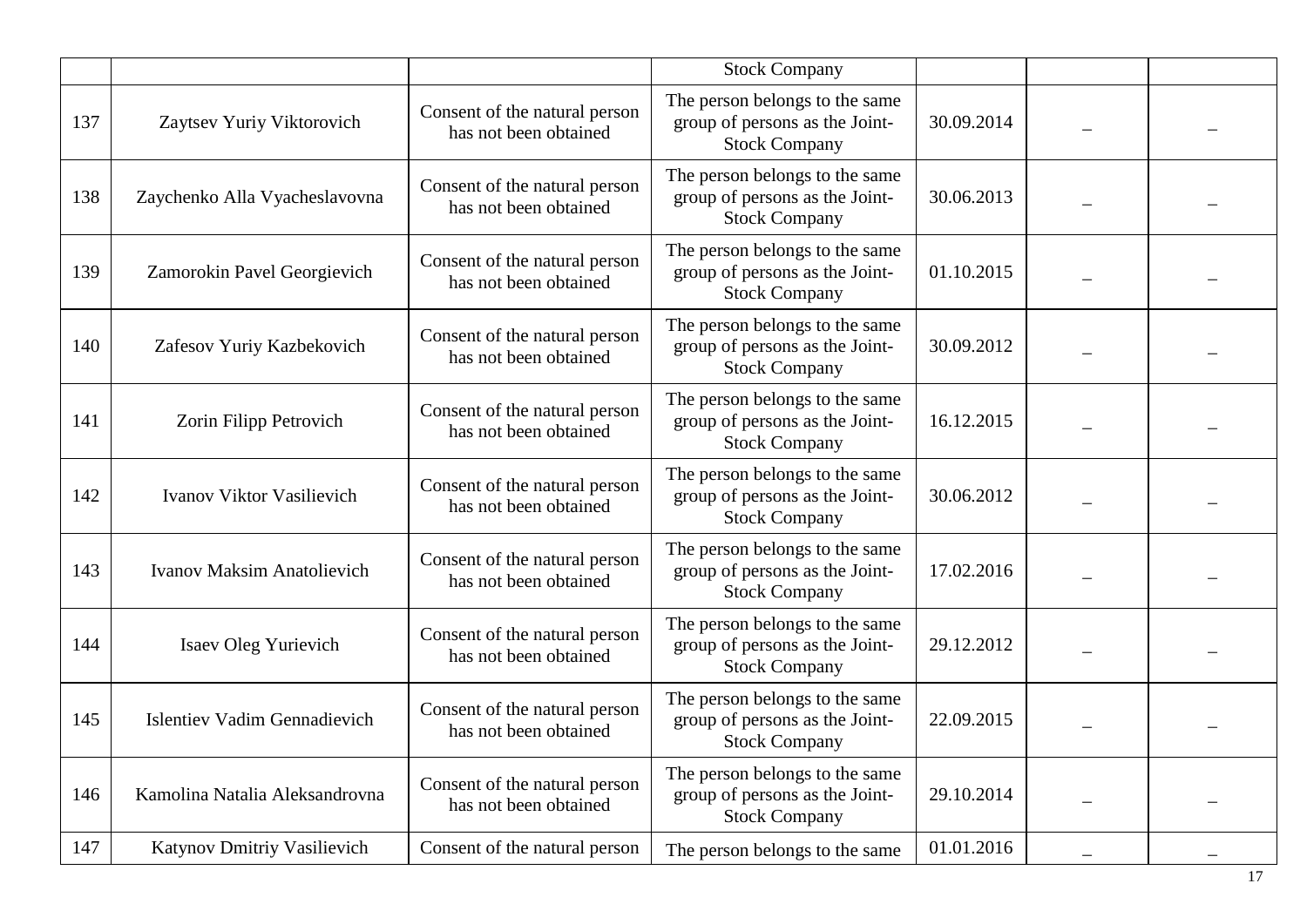|     |                                    | has not been obtained                                  | group of persons as the Joint-<br><b>Stock Company</b>                                   |            |  |
|-----|------------------------------------|--------------------------------------------------------|------------------------------------------------------------------------------------------|------------|--|
| 148 | Kondrashov Sergey Vladimirovich    | Consent of the natural person<br>has not been obtained | The person belongs to the same<br>group of persons as the Joint-<br><b>Stock Company</b> | 31.12.2013 |  |
| 149 | Kosolapov Igor Alekseevich         | Consent of the natural person<br>has not been obtained | The person belongs to the same<br>group of persons as the Joint-<br><b>Stock Company</b> | 30.09.2014 |  |
| 150 | Kravtsov Gennadiy Ivanovich        | Consent of the natural person<br>has not been obtained | The person belongs to the same<br>group of persons as the Joint-<br><b>Stock Company</b> | 30.09.2014 |  |
| 151 | Krylov Sergey Vladimirovich        | Consent of the natural person<br>has not been obtained | The person belongs to the same<br>group of persons as the Joint-<br><b>Stock Company</b> | 08.08.2015 |  |
| 152 | Kryuchkov Mikhail Yurievich        | Consent of the natural person<br>has not been obtained | The person belongs to the same<br>group of persons as the Joint-<br><b>Stock Company</b> | 30.09.2012 |  |
| 153 | Kudinov Vyacheslav Ivanovich       | Consent of the natural person<br>has not been obtained | The person belongs to the same<br>group of persons as the Joint-<br><b>Stock Company</b> | 30.09.2012 |  |
| 154 | Lebedev Aleksandr Borisovich       | Consent of the natural person<br>has not been obtained | The person belongs to the same<br>group of persons as the Joint-<br><b>Stock Company</b> | 30.06.2013 |  |
| 155 | Letyagin Aleksandr Vyacheslavovich | Consent of the natural person<br>has not been obtained | The person belongs to the same<br>group of persons as the Joint-<br><b>Stock Company</b> | 30.06.2014 |  |
| 156 | Loza Andrey Aleksandrovich         | Consent of the natural person<br>has not been obtained | The person belongs to the same<br>group of persons as the Joint-<br><b>Stock Company</b> | 30.12.2015 |  |
| 157 | Makovskiy Igor Vladimirovich       | Consent of the natural person<br>has not been obtained | The person belongs to the same<br>group of persons as the Joint-<br><b>Stock Company</b> | 28.09.2015 |  |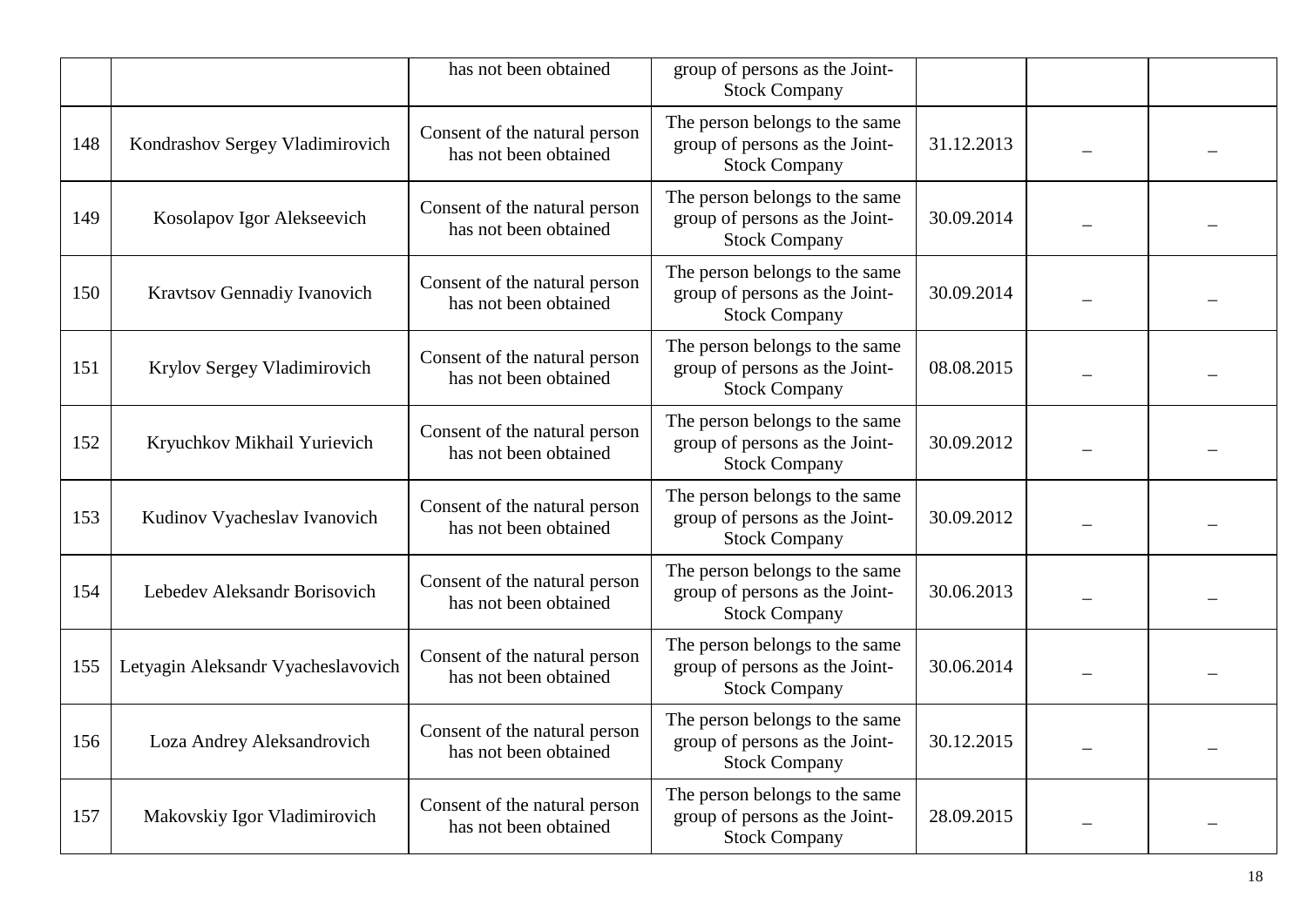| 158 | Mirmanov Aleksey Vyacheslavovich  | Consent of the natural person<br>has not been obtained | The person belongs to the same<br>group of persons as the Joint-<br><b>Stock Company</b> | 30.12.2014 |  |
|-----|-----------------------------------|--------------------------------------------------------|------------------------------------------------------------------------------------------|------------|--|
| 159 | Mikheev Pavel Aleksandrovich      | Consent of the natural person<br>has not been obtained | The person belongs to the same<br>group of persons as the Joint-<br><b>Stock Company</b> | 04.02.2016 |  |
| 160 | Mishina Irina Yurievna            | Consent of the natural person<br>has not been obtained | The person belongs to the same<br>group of persons as the Joint-<br><b>Stock Company</b> | 15.12.2015 |  |
| 161 | Mosin Igor Alekseevich            | Consent of the natural person<br>has not been obtained | The person belongs to the same<br>group of persons as the Joint-<br><b>Stock Company</b> | 01.01.2016 |  |
| 162 | Murov Andrey Evgenievich          | Consent of the natural person<br>has not been obtained | The person belongs to the same<br>group of persons as the Joint-<br><b>Stock Company</b> | 31.12.2013 |  |
| 163 | Nalivayko Vyacheslav Anatolievich | Consent of the natural person<br>has not been obtained | The person belongs to the same<br>group of persons as the Joint-<br><b>Stock Company</b> | 02.09.2015 |  |
| 164 | Penkov Aleksandr Petrovich        | Consent of the natural person<br>has not been obtained | The person belongs to the same<br>group of persons as the Joint-<br><b>Stock Company</b> | 30.06.2014 |  |
| 165 | Petrov Oleg Valentinovich         | Consent of the natural person<br>has not been obtained | The person belongs to the same<br>group of persons as the Joint-<br><b>Stock Company</b> | 01.07.2015 |  |
| 166 | Petukhov Konstantin Yurievich     | Consent of the natural person<br>has not been obtained | The person belongs to the same<br>group of persons as the Joint-<br><b>Stock Company</b> | 30.06.2015 |  |
| 167 | Pozdnyakov Nikolay Igorevich      | Consent of the natural person<br>has not been obtained | The person belongs to the same<br>group of persons as the Joint-<br><b>Stock Company</b> | 30.09.2014 |  |
| 168 | Pichugina Maria Nikolaevna        | Consent of the natural person<br>has not been obtained | The person belongs to the same<br>group of persons as the Joint-                         | 31.12.2013 |  |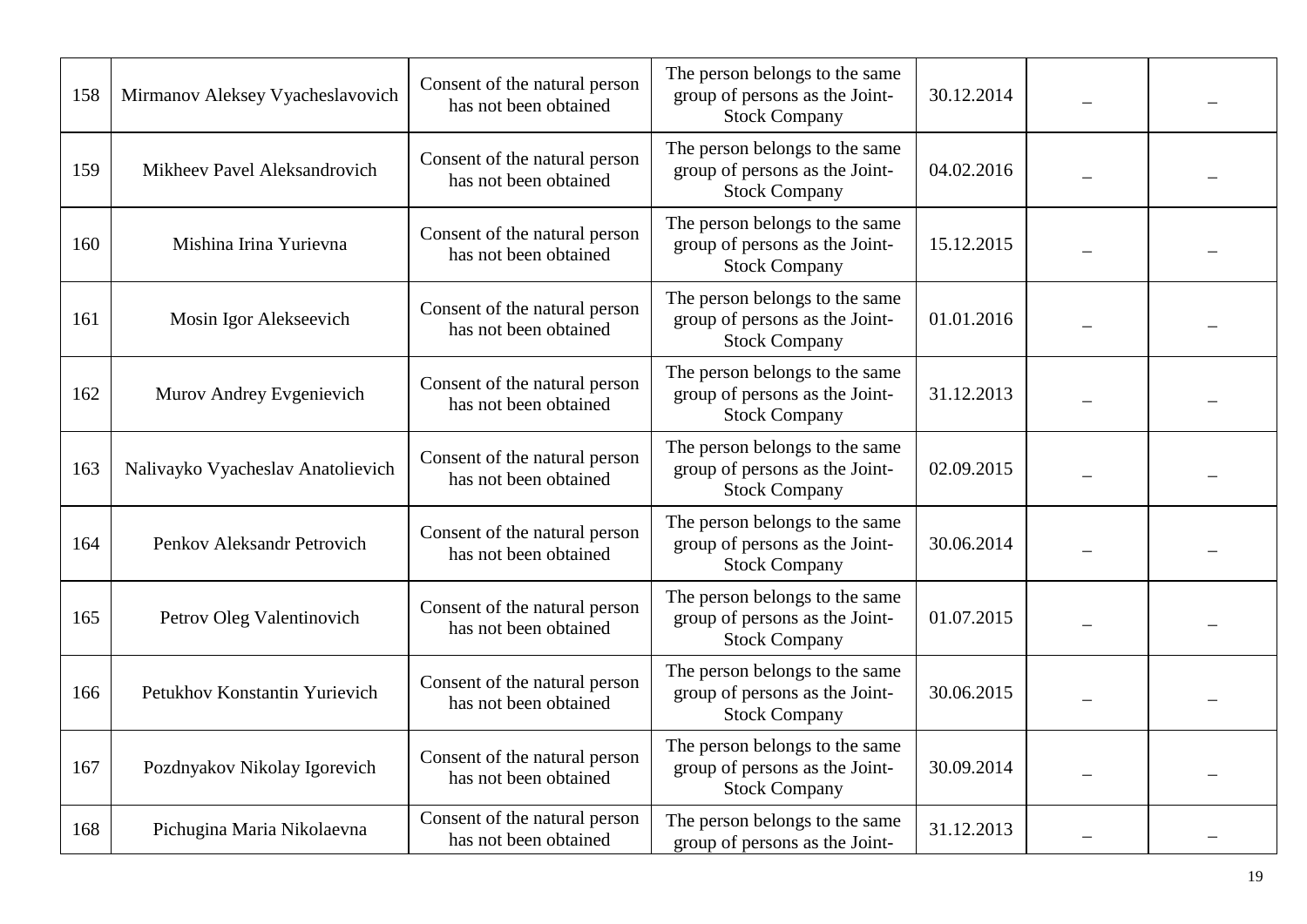|     |                                   |                                                        | <b>Stock Company</b>                                                                     |            |  |
|-----|-----------------------------------|--------------------------------------------------------|------------------------------------------------------------------------------------------|------------|--|
| 169 | Reshetnikov Viktor Aleksandrovich | Consent of the natural person<br>has not been obtained | The person belongs to the same<br>group of persons as the Joint-<br><b>Stock Company</b> | 28.10.2014 |  |
| 170 | Saukh Vladimir Mikhailovich       | Consent of the natural person<br>has not been obtained | The person belongs to the same<br>group of persons as the Joint-<br><b>Stock Company</b> | 17.12.2015 |  |
| 171 | Saukh Vladimir Mikhailovich       | Consent of the natural person<br>has not been obtained | The person belongs to the same<br>group of persons as the Joint-<br><b>Stock Company</b> | 17.12.2015 |  |
| 172 | Safaryanov Ramil Yagafarovich     | Consent of the natural person<br>has not been obtained | The person belongs to the same<br>group of persons as the Joint-<br><b>Stock Company</b> | 03.11.2015 |  |
| 173 | Seleznyov Viktor Yurievich        | Consent of the natural person<br>has not been obtained | The person belongs to the same<br>group of persons as the Joint-<br><b>Stock Company</b> | 01.03.2016 |  |
| 174 | Sergeev Aleksey Aleksandrovich    | Consent of the natural person<br>has not been obtained | The person belongs to the same<br>group of persons as the Joint-<br><b>Stock Company</b> | 30.06.2013 |  |
| 175 | Sergienko Dmitriy Vladimirovich   | Consent of the natural person<br>has not been obtained | The person belongs to the same<br>group of persons as the Joint-<br><b>Stock Company</b> | 08.07.2015 |  |
| 176 | <b>Sizov Andrey Andreevich</b>    | Consent of the natural person<br>has not been obtained | The person belongs to the same<br>group of persons as the Joint-<br><b>Stock Company</b> | 30.06.2015 |  |
| 177 | Sinyutin Petr Alekseevich         | Consent of the natural person<br>has not been obtained | The person belongs to the same<br>group of persons as the Joint-<br><b>Stock Company</b> | 05.02.2016 |  |
| 178 | Smirnova Olga Veniaminovna        | Consent of the natural person<br>has not been obtained | The person belongs to the same<br>group of persons as the Joint-<br><b>Stock Company</b> | 01.07.2008 |  |
| 179 | Smolnikov Andrey Sergeevich       | Consent of the natural person                          | The person belongs to the same                                                           | 30.03.2015 |  |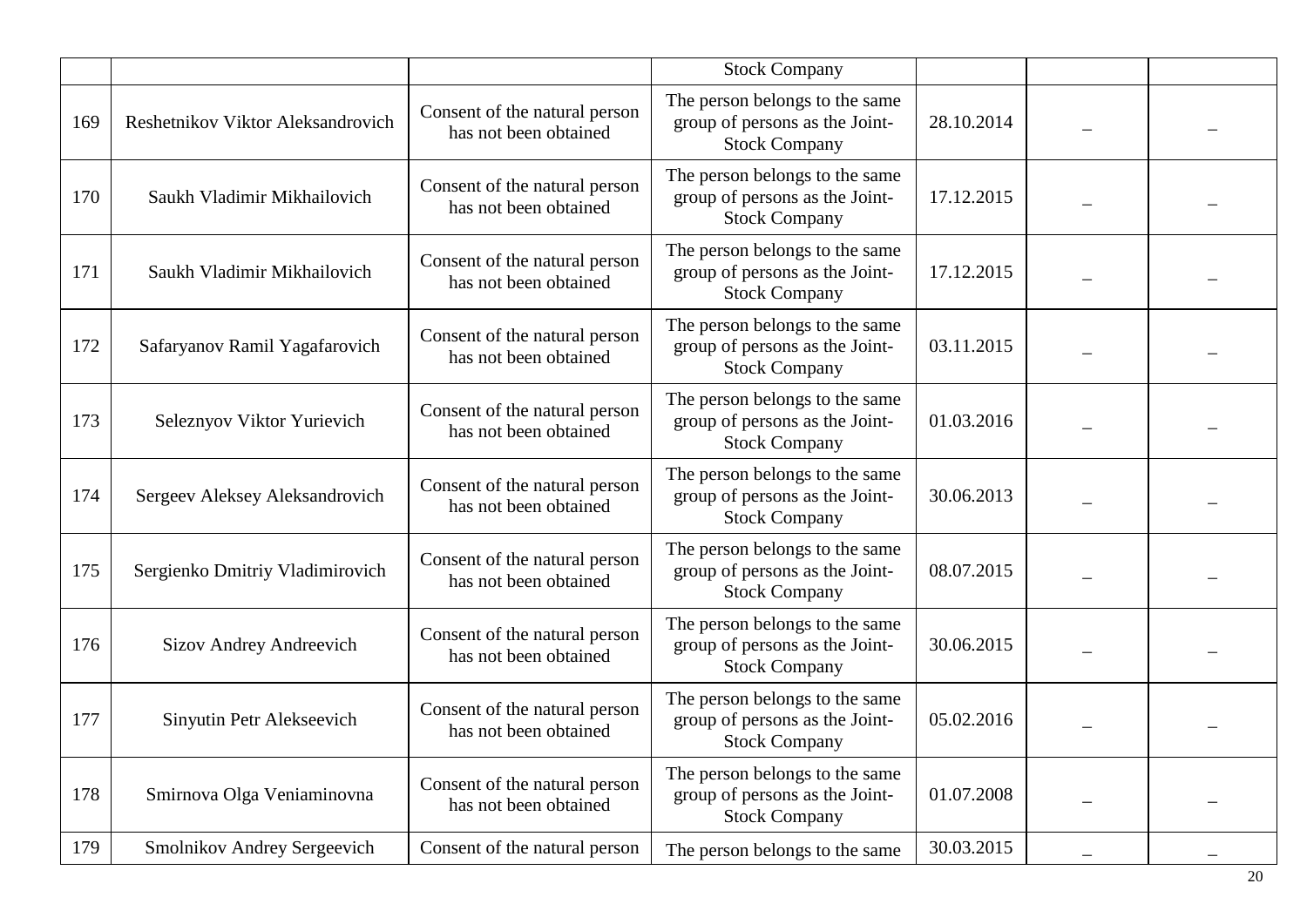|     |                                        | has not been obtained                                  | group of persons as the Joint-<br><b>Stock Company</b>                                   |            |  |
|-----|----------------------------------------|--------------------------------------------------------|------------------------------------------------------------------------------------------|------------|--|
| 180 | <b>Starystoyants Ruslan Avdeevich</b>  | Consent of the natural person<br>has not been obtained | The person belongs to the same<br>group of persons as the Joint-<br><b>Stock Company</b> | 24.12.2015 |  |
| 181 | <b>Stepantsev Aleksey Borisovich</b>   | Consent of the natural person<br>has not been obtained | The person belongs to the same<br>group of persons as the Joint-<br><b>Stock Company</b> | 30.09.2014 |  |
| 182 | Sopoleva Elena Vladimirovna            | Consent of the natural person<br>has not been obtained | The person belongs to the same<br>group of persons as the Joint-<br><b>Stock Company</b> | 30.09.2009 |  |
| 183 | Surmenko Vladislav Leonidovich         | Consent of the natural person<br>has not been obtained | The person belongs to the same<br>group of persons as the Joint-<br><b>Stock Company</b> | 01.07.2015 |  |
| 184 | Sukhanov Aleksandr Vladimirovich       | Consent of the natural person<br>has not been obtained | The person belongs to the same<br>group of persons as the Joint-<br><b>Stock Company</b> | 31.12.2015 |  |
| 185 | Sukhotskaya Olesya Andreevna           | Consent of the natural person<br>has not been obtained | The person belongs to the same<br>group of persons as the Joint-<br><b>Stock Company</b> | 31.03.2014 |  |
| 186 | Tarnorutskaya Veronika Viktorovna      | Consent of the natural person<br>has not been obtained | The person belongs to the same<br>group of persons as the Joint-<br><b>Stock Company</b> | 01.07.2008 |  |
| 187 | <b>Terentiev Stanislav Nikolaevich</b> | Consent of the natural person<br>has not been obtained | The person belongs to the same<br>group of persons as the Joint-<br><b>Stock Company</b> | 30.09.2014 |  |
| 188 | Udaltsov Evgeniy Mikhailovich          | Consent of the natural person<br>has not been obtained | The person belongs to the same<br>group of persons as the Joint-<br><b>Stock Company</b> | 30.06.2015 |  |
| 189 | Ushakov Evgeniy Viktorovich            | Consent of the natural person<br>has not been obtained | The person belongs to the same<br>group of persons as the Joint-<br><b>Stock Company</b> | 28.09.2015 |  |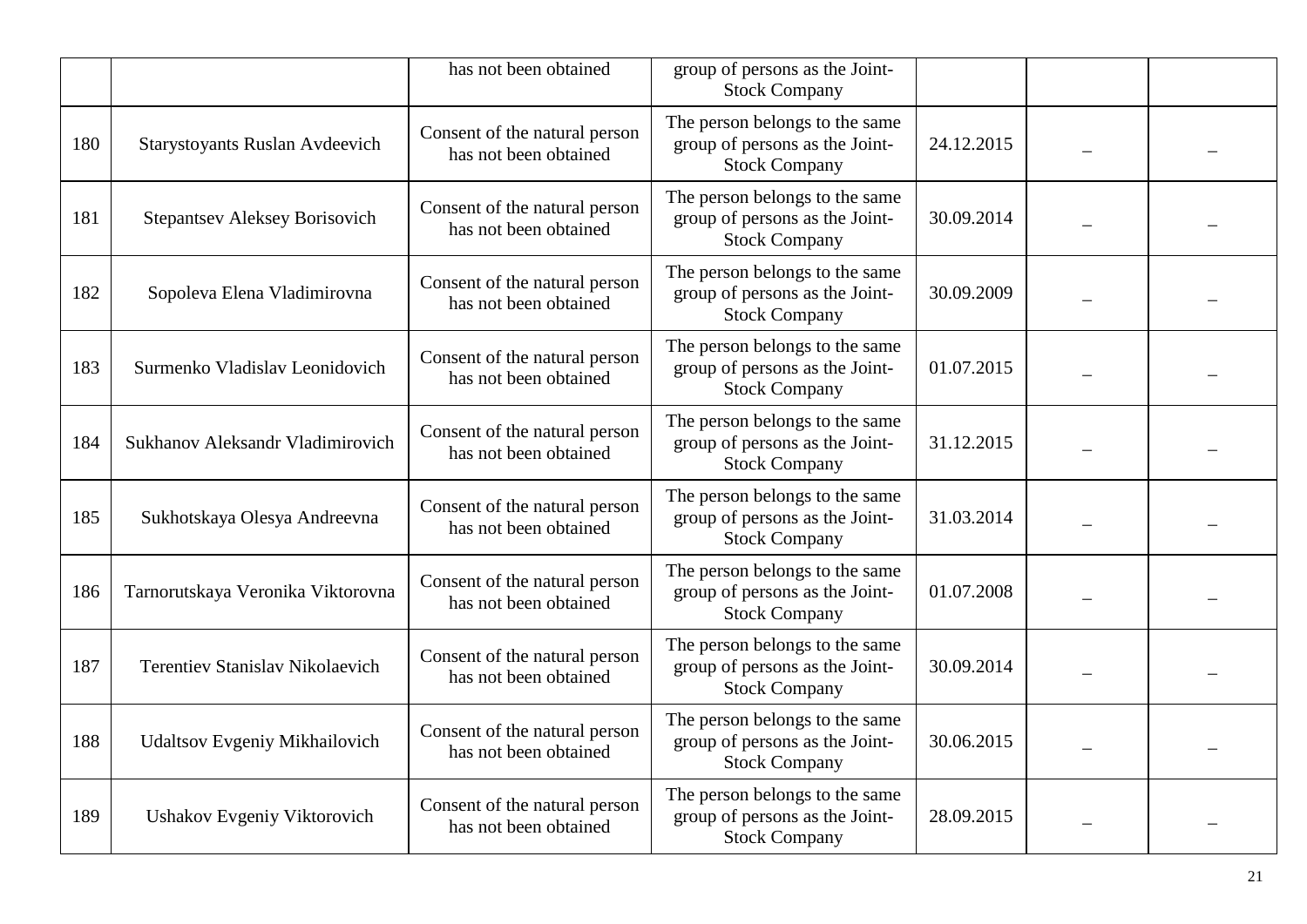| 190 | Fortov Aleksey Viktorovich        | Consent of the natural person<br>has not been obtained | The person belongs to the same<br>group of persons as the Joint-<br><b>Stock Company</b> | 30.03.2015 |  |
|-----|-----------------------------------|--------------------------------------------------------|------------------------------------------------------------------------------------------|------------|--|
| 191 | Frolkin Evgeniy Nikolaevich       | Consent of the natural person<br>has not been obtained | The person belongs to the same<br>group of persons as the Joint-<br><b>Stock Company</b> | 30.09.2012 |  |
| 192 | Khatskevich Stanislav Feliksovich | Consent of the natural person<br>has not been obtained | The person belongs to the same<br>group of persons as the Joint-<br><b>Stock Company</b> | 04.11.2015 |  |
| 193 | Chigarkova Evgeniya Vladimirovna  | Consent of the natural person<br>has not been obtained | The person belongs to the same<br>group of persons as the Joint-<br><b>Stock Company</b> | 02.07.2013 |  |
| 194 | Churikova Tatiana Alekseevna      | Consent of the natural person<br>has not been obtained | The person belongs to the same<br>group of persons as the Joint-<br><b>Stock Company</b> | 01.07.2008 |  |
| 195 | Sharko Aleksandr Petrovich        | Consent of the natural person<br>has not been obtained | The person belongs to the same<br>group of persons as the Joint-<br><b>Stock Company</b> | 30.03.2015 |  |
| 196 | Sharoshikhin Igor Pavlovich       | Consent of the natural person<br>has not been obtained | The person belongs to the same<br>group of persons as the Joint-<br><b>Stock Company</b> | 30.12.2011 |  |
| 197 | Shvab Viktor Vilenovich           | Consent of the natural person<br>has not been obtained | The person belongs to the same<br>group of persons as the Joint-<br><b>Stock Company</b> | 30.12.2011 |  |
| 198 | Shvagerus Svetlana Viktorovna     | Consent of the natural person<br>has not been obtained | The person belongs to the same<br>group of persons as the Joint-<br><b>Stock Company</b> | 30.06.2012 |  |
| 199 | Shevelyov Yuriy Petrovich         | Consent of the natural person<br>has not been obtained | The person belongs to the same<br>group of persons as the Joint-<br><b>Stock Company</b> | 30.03.2015 |  |
| 200 | Shemyakina Svetlana Vasilievna    | Consent of the natural person<br>has not been obtained | The person belongs to the same<br>group of persons as the Joint-                         | 30.06.2012 |  |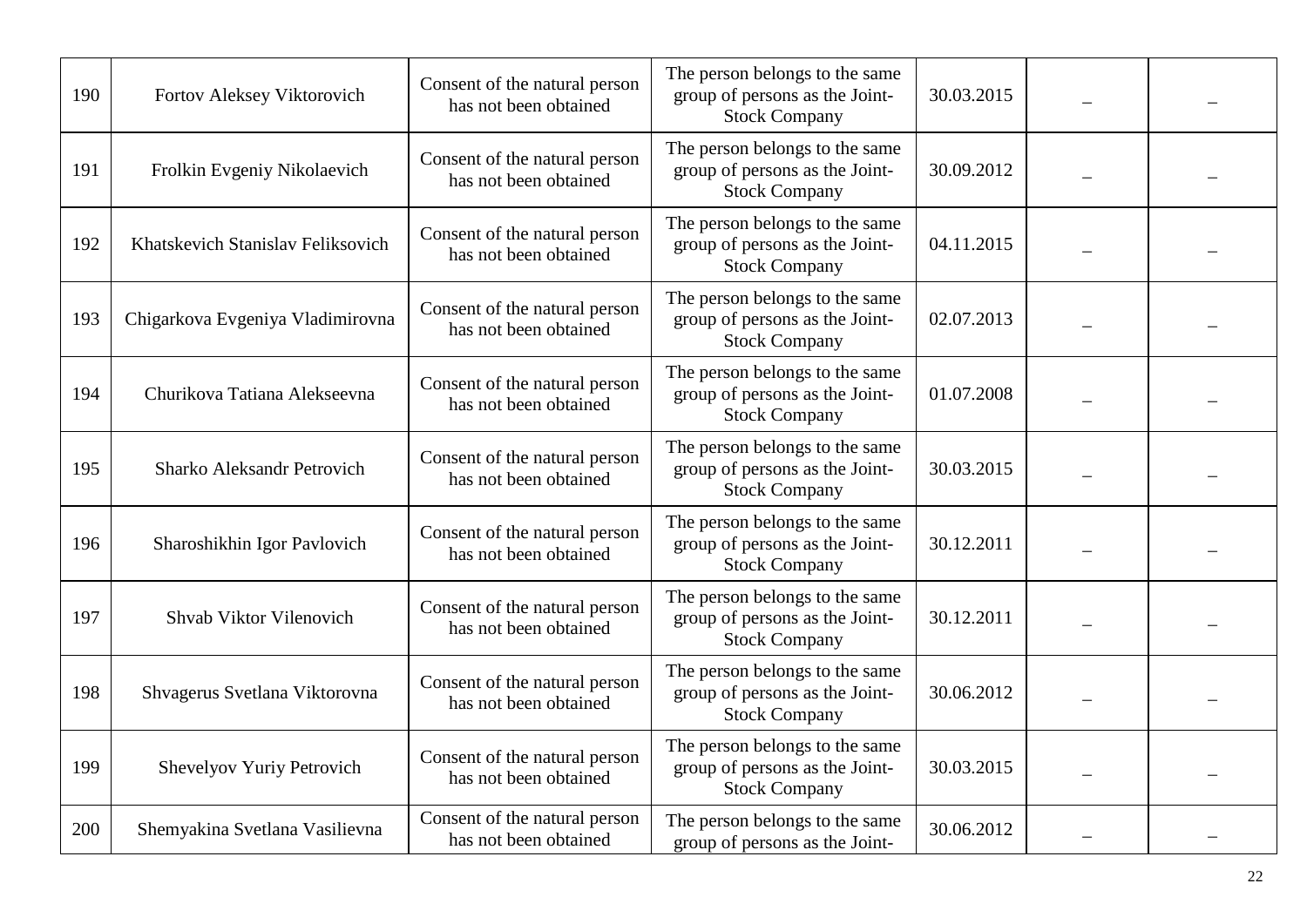|     |                                  |                                                        | <b>Stock Company</b>                                                                     |            |  |
|-----|----------------------------------|--------------------------------------------------------|------------------------------------------------------------------------------------------|------------|--|
| 201 | Shkuratovskiy Pavel Grigorievich | Consent of the natural person<br>has not been obtained | The person belongs to the same<br>group of persons as the Joint-<br><b>Stock Company</b> | 30.09.2014 |  |
| 202 | Ebzeev Boris Borisovich          | Consent of the natural person<br>has not been obtained | The person belongs to the same<br>group of persons as the Joint-<br><b>Stock Company</b> | 30.06.2014 |  |
| 203 | YurievAleksandr Vladimirovich    | Consent of the natural person<br>has not been obtained | The person belongs to the same<br>group of persons as the Joint-<br><b>Stock Company</b> | 24.10.2015 |  |
| 204 | Yablokov Anatoliy Yurievich      | Consent of the natural person<br>has not been obtained | The person belongs to the same<br>group of persons as the Joint-<br><b>Stock Company</b> | 25.12.2015 |  |
| 205 | Yakimets Aleksandr Kazimirovich  | Consent of the natural person<br>has not been obtained | The person belongs to the same<br>group of persons as the Joint-<br><b>Stock Company</b> | 04.11.2015 |  |

#### **II. Amendments made to the list of affiliated persons during the period**

|      |                  |   |        |   |      | $  -$ |  |   |  |   |  |  |
|------|------------------|---|--------|---|------|-------|--|---|--|---|--|--|
| from | $\boldsymbol{0}$ | ◠ | $\sim$ | – | till |       |  | 0 |  | _ |  |  |

| Item<br>No.                                    |                                                                                                           | Change description                                        |                                                                               | Effective date of the<br>Date of amending the list of<br>affiliated persons<br>change |            |               |  |  |  |
|------------------------------------------------|-----------------------------------------------------------------------------------------------------------|-----------------------------------------------------------|-------------------------------------------------------------------------------|---------------------------------------------------------------------------------------|------------|---------------|--|--|--|
|                                                | Excluded from the list of persons belonging to the same group of persons as<br><b>IDGC</b> of Volga, PJSC |                                                           |                                                                               | 01.02.2016                                                                            | 01.04.2016 |               |  |  |  |
|                                                | Details of an affiliated person prior to changes:                                                         |                                                           |                                                                               |                                                                                       |            |               |  |  |  |
|                                                |                                                                                                           |                                                           |                                                                               |                                                                                       |            | $\mathfrak b$ |  |  |  |
| 197                                            | Shashurin German Lvovich                                                                                  | Consent of the natural<br>person has not been<br>obtained | The person belongs to the same group of persons as the<br>Joint-Stock Company |                                                                                       | 28.04.2008 |               |  |  |  |
| Details of an affiliated person after changes: |                                                                                                           |                                                           |                                                                               |                                                                                       |            |               |  |  |  |
|                                                |                                                                                                           |                                                           |                                                                               |                                                                                       |            | $\mathfrak b$ |  |  |  |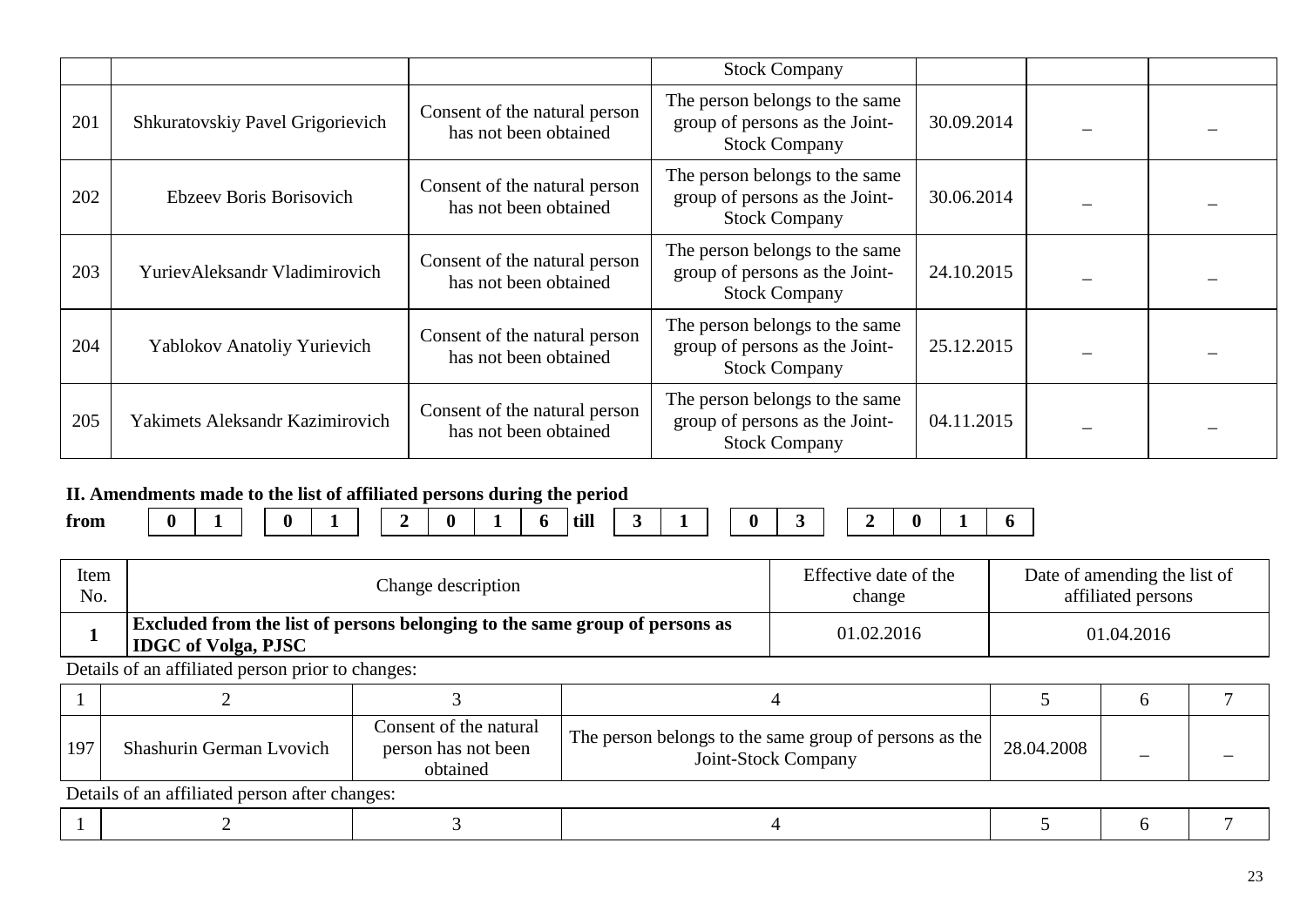| $\sim$<br>- - -<br>vich<br>$\sqrt{N}$<br>m<br>,<br>י י | .<br>–<br>liated<br>-115<br>,,,, |  |  |  |
|--------------------------------------------------------|----------------------------------|--|--|--|
|--------------------------------------------------------|----------------------------------|--|--|--|

| Item<br>No.    |                                                                                                  | Change description                                        |                                                                               | Effective date of the<br>change |            | Date of amending the list of<br>affiliated persons |  |  |  |
|----------------|--------------------------------------------------------------------------------------------------|-----------------------------------------------------------|-------------------------------------------------------------------------------|---------------------------------|------------|----------------------------------------------------|--|--|--|
| $\overline{2}$ | Included in the list of persons belonging to the same group of persons as IDGC<br>of Volga, PJSC |                                                           |                                                                               | 05.02.2016                      | 01.04.2016 |                                                    |  |  |  |
|                | Details of an affiliated person prior to changes:                                                |                                                           |                                                                               |                                 |            |                                                    |  |  |  |
|                |                                                                                                  |                                                           | 4                                                                             |                                 |            | 6                                                  |  |  |  |
|                | Alekseev Sergey Vasilievich                                                                      |                                                           | The person was not affiliated.                                                |                                 |            |                                                    |  |  |  |
|                | Details of an affiliated person after changes:                                                   |                                                           |                                                                               |                                 |            |                                                    |  |  |  |
|                |                                                                                                  |                                                           |                                                                               |                                 |            | 6                                                  |  |  |  |
| 122            | Alekseev Sergey Vasilievich                                                                      | Consent of the natural<br>person has not been<br>obtained | The person belongs to the same group of persons as the<br>Joint-Stock Company |                                 | 05.02.2016 |                                                    |  |  |  |

| Item<br>No. | Change description                                                                                               | Effective date of the change | Date of amending the list of<br>affiliated persons |
|-------------|------------------------------------------------------------------------------------------------------------------|------------------------------|----------------------------------------------------|
|             | <b>Excluded from the list of persons belonging to the same group of persons as</b><br><b>IDGC</b> of Volga, PJSC | 16.02.2016                   | 01.04.2016                                         |

| 184 | <b>Tarasov Aleksandr</b><br>Arkadievich | Consent of the natural<br>person has not been<br>obtained | The person belongs to the same group of persons as the I<br>Joint-Stock Company | 30.12.2009 |  |
|-----|-----------------------------------------|-----------------------------------------------------------|---------------------------------------------------------------------------------|------------|--|

| <b>Tarasov Aleksandr</b><br>$\cdot$ $\cdot$<br>Arkadıevıch | The person ceased to be affiliated. |  |  |
|------------------------------------------------------------|-------------------------------------|--|--|

|--|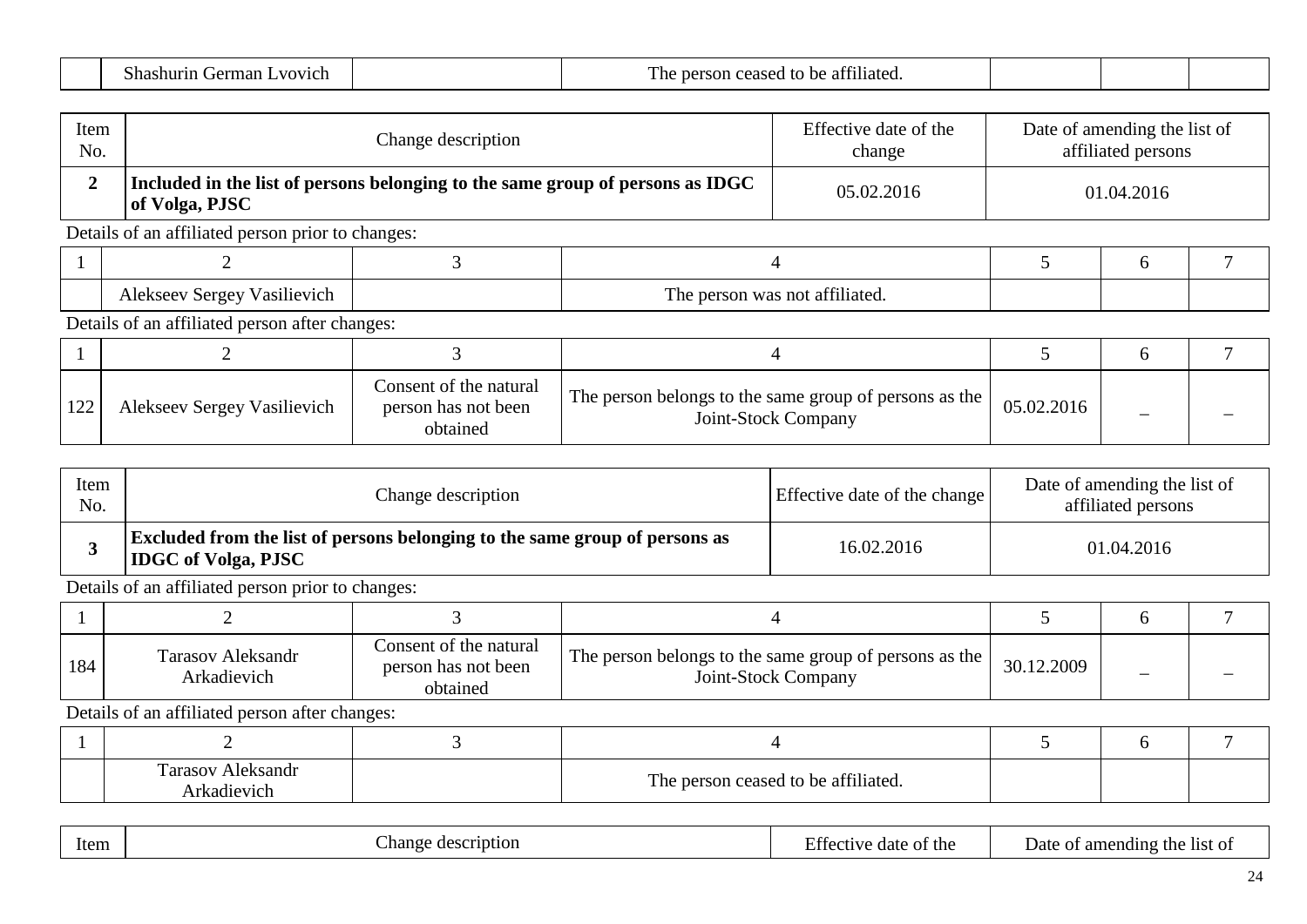| N <sub>o</sub> |                                                                                                                  | change     | affiliated persons |
|----------------|------------------------------------------------------------------------------------------------------------------|------------|--------------------|
|                | <b>Excluded from the list of persons belonging to the same group of persons as</b><br><b>IDGC</b> of Volga, PJSC | 29.02.2016 | 01.04.2016         |

| 187 | <b>Titov Sergey Gennadievich</b>               | Consent of the natural<br>person has not been<br>obtained | The person belongs to the same group of persons as the<br>Joint-Stock Company | 30.12.2014 | -- |  |  |
|-----|------------------------------------------------|-----------------------------------------------------------|-------------------------------------------------------------------------------|------------|----|--|--|
|     | Details of an affiliated person after changes: |                                                           |                                                                               |            |    |  |  |
|     |                                                |                                                           |                                                                               |            |    |  |  |
|     | Titov Sergey Gennadievich                      |                                                           | The person ceased to be affiliated                                            |            |    |  |  |

|             | <b>Titov Sergey Gennadievich</b> | The person ceased to be affiliated. |  |                                 |                                                    |  |
|-------------|----------------------------------|-------------------------------------|--|---------------------------------|----------------------------------------------------|--|
|             |                                  |                                     |  |                                 |                                                    |  |
| Item<br>No. |                                  | Change description                  |  | Effective date of the<br>change | Date of amending the list of<br>affiliated persons |  |

| . |                                                                                                                  | $\ddotsc$ | $\cdots$ |
|---|------------------------------------------------------------------------------------------------------------------|-----------|----------|
|   | <b>Excluded from the list of persons belonging to the same group of persons as</b><br><b>IDGC</b> of Volga, PJSC |           | .04.2016 |

Details of an affiliated person prior to changes:

| 171 | Semyonov Viktor<br>Germanovich | Consent of the natural<br>person has not been<br>obtained | The person belongs to the same group of persons as the<br>Joint-Stock Company | 01.07.2008 | – |  |
|-----|--------------------------------|-----------------------------------------------------------|-------------------------------------------------------------------------------|------------|---|--|

| Viktor<br>Semyonov<br><i>i</i> ermanovich | The person ceased to be affiliated. |  |  |
|-------------------------------------------|-------------------------------------|--|--|

| Item | Change description                                                           | Effective date of the | Date of amending the list of |
|------|------------------------------------------------------------------------------|-----------------------|------------------------------|
| No.  |                                                                              | change                | affiliated persons           |
|      | Change of the ground for recognition of the person as a person affiliated to | 01.03.2016            | 01.04.2016                   |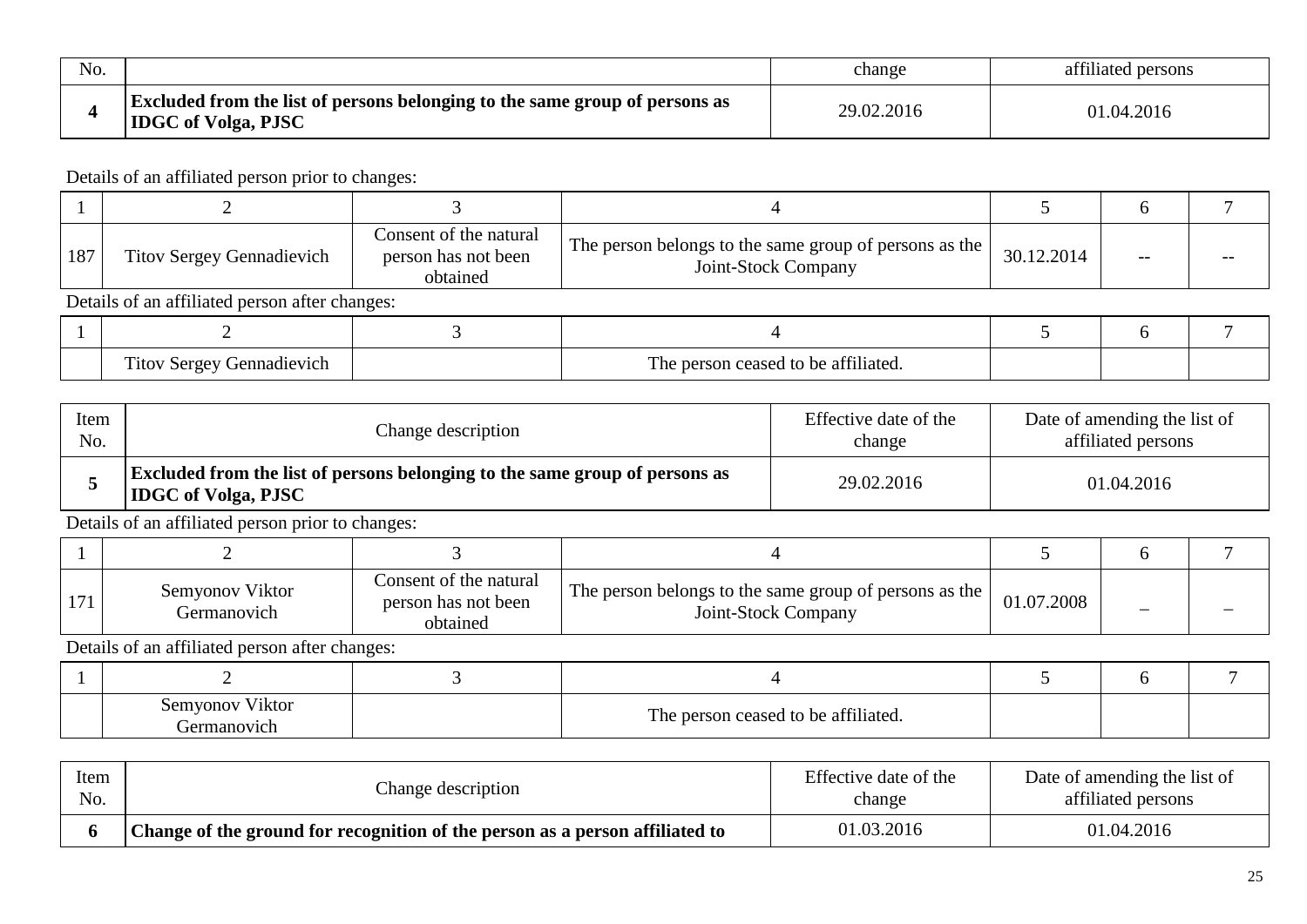# **IDGC of Volga, PJSC**

Details of an affiliated person prior to changes:

| Dyuzhinov Aleksandr<br>Leonidovich | Consent of the natural<br>person has not been<br>obtained | Member of the Board of Directors of the Joint-Stock<br>Company | 16.06.2015 | – |
|------------------------------------|-----------------------------------------------------------|----------------------------------------------------------------|------------|---|

Details of an affiliated person after changes:

| <b>Dyuzhinov Aleksandr</b><br>Leonidovich | Consent of the natural<br>person has not been<br>obtained | Member of the Board of Directors of the Joint-Stock<br>Company<br>The person belongs to the same group of persons as the | 16.06.2015<br>01.03.2016 |  |
|-------------------------------------------|-----------------------------------------------------------|--------------------------------------------------------------------------------------------------------------------------|--------------------------|--|
|                                           |                                                           | Joint-Stock Company                                                                                                      |                          |  |

| Item<br>No.          | Change description                                                                               | Effective date of the<br>change | Date of amending the list of<br>affiliated persons |
|----------------------|--------------------------------------------------------------------------------------------------|---------------------------------|----------------------------------------------------|
|                      | Included in the list of persons belonging to the same group of persons as IDGC<br>of Volga, PJSC | 17.02.2016                      | 01.04.2016                                         |
| $\sim$ $\sim$ $\sim$ | $\sim$ $\sim$ $\sim$ $\sim$ $\sim$                                                               |                                 |                                                    |

Details of an affiliated person prior to changes:

| √laksim<br>`natolievich<br>Ivanov | $\sim$ $\sim$<br><b>m</b><br>attiliated<br>n∩t<br>1 he<br>was<br>ner<br>эn<br>א מ<br>. |  |  |
|-----------------------------------|----------------------------------------------------------------------------------------|--|--|

| 143 | Ivanov Maksim Anatolievich | Consent of the natural<br>person has not been<br>obtained | The person belongs to the same group of persons as the<br>Joint-Stock Company | 17.02.2016 |  |
|-----|----------------------------|-----------------------------------------------------------|-------------------------------------------------------------------------------|------------|--|

| Item | Change description                                                                               | Effective date of the | Date of amending the list of |
|------|--------------------------------------------------------------------------------------------------|-----------------------|------------------------------|
| No.  |                                                                                                  | change                | affiliated persons           |
|      | Included in the list of persons belonging to the same group of persons as IDGC<br>of Volga, PJSC | 01.03.2016            | 01.04.2016                   |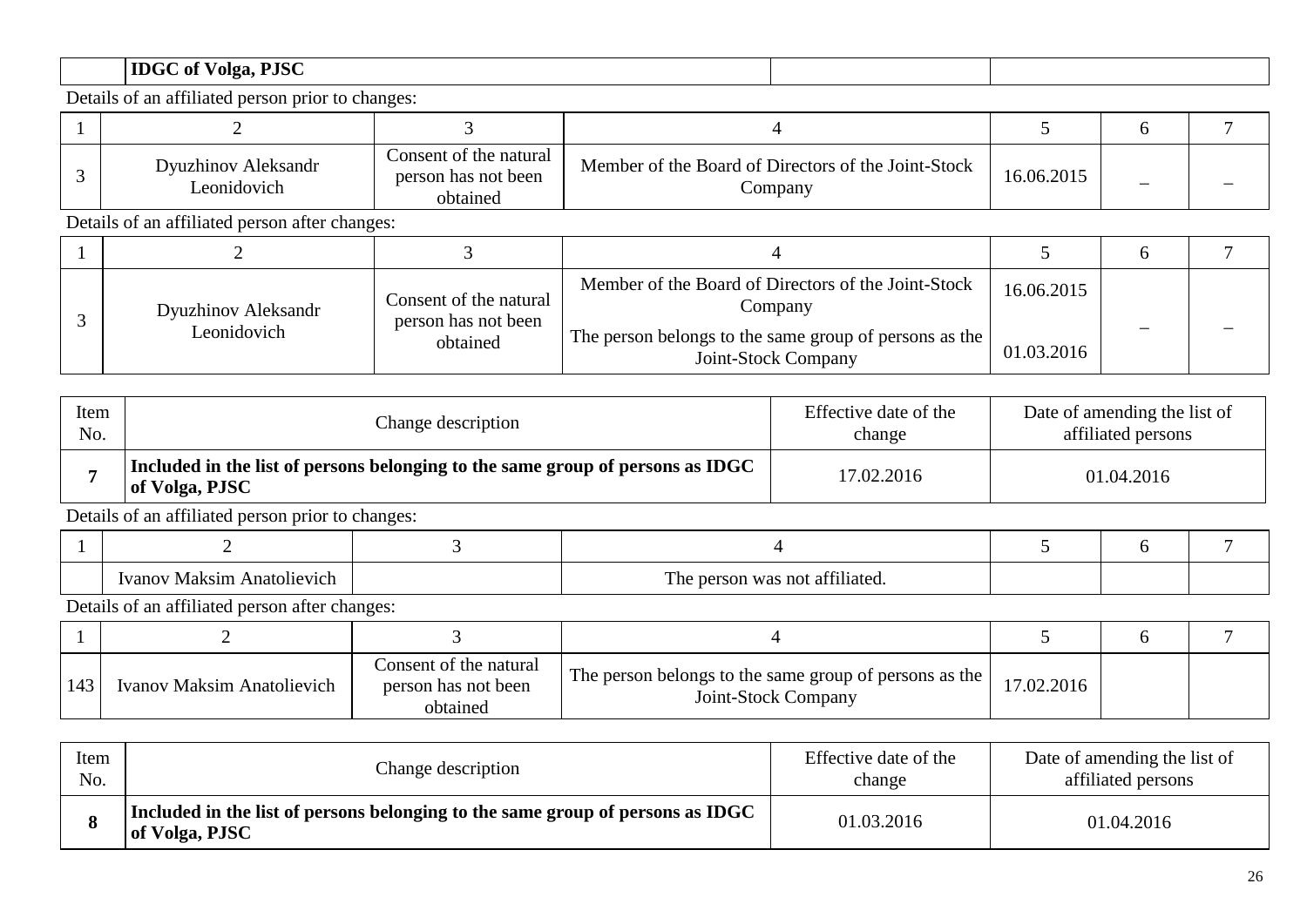| . .<br>Y urievich<br>いいたい<br>170 T<br>$\sim$ $\sim$ $\sim$ | $\sim$ $\sim$ $\sim$<br>$\mathbf{r}$<br>, not<br>t affiliate⊂<br>. was<br>.<br>T TIZ |  |  |
|------------------------------------------------------------|--------------------------------------------------------------------------------------|--|--|

Details of an affiliated person after changes:

| Seleznyov Viktor Yurievich | Consent of the natural<br>person has not been<br>obtained | The person belongs to the same group of persons as the<br>Joint-Stock Company | 01.03.2016 |  |
|----------------------------|-----------------------------------------------------------|-------------------------------------------------------------------------------|------------|--|

| Item<br>No. | Change description                                                                                                               | Effective date of the change | Date of amending the list of<br>affiliated persons |
|-------------|----------------------------------------------------------------------------------------------------------------------------------|------------------------------|----------------------------------------------------|
|             | Change of date of occurrence of the ground for recognition of the person as a<br><b>person affiliated to IDGC of Volga, PJSC</b> | 04.02.2016                   | 01.04.2016                                         |

Details of an affiliated person prior to changes:

| 159   Mikheev Pavel Aleksandrovich | Consent of the natural<br>person has not been<br>obtained | The person belongs to the same group of persons as the<br>Joint-Stock Company | 30.12.2011 |  |
|------------------------------------|-----------------------------------------------------------|-------------------------------------------------------------------------------|------------|--|

| 159   Mikheev Pavel Aleksandrovich | Consent of the natural<br>person has not been<br>obtained | The person belongs to the same group of persons as the<br>Joint-Stock Company | 04.02.2016 |  |
|------------------------------------|-----------------------------------------------------------|-------------------------------------------------------------------------------|------------|--|

| Item<br>No. |                                                                                                                           | Change description |  | Effective date of the<br>change | Date of amending the list of<br>affiliated persons |  |
|-------------|---------------------------------------------------------------------------------------------------------------------------|--------------------|--|---------------------------------|----------------------------------------------------|--|
| 10          | Change of date of occurrence of the ground for recognition of the person as a<br>person affiliated to IDGC of Volga, PJSC |                    |  | 21.03.2016                      | 01.04.2016                                         |  |
|             | Details of an affiliated person prior to changes:                                                                         |                    |  |                                 |                                                    |  |
|             |                                                                                                                           |                    |  |                                 |                                                    |  |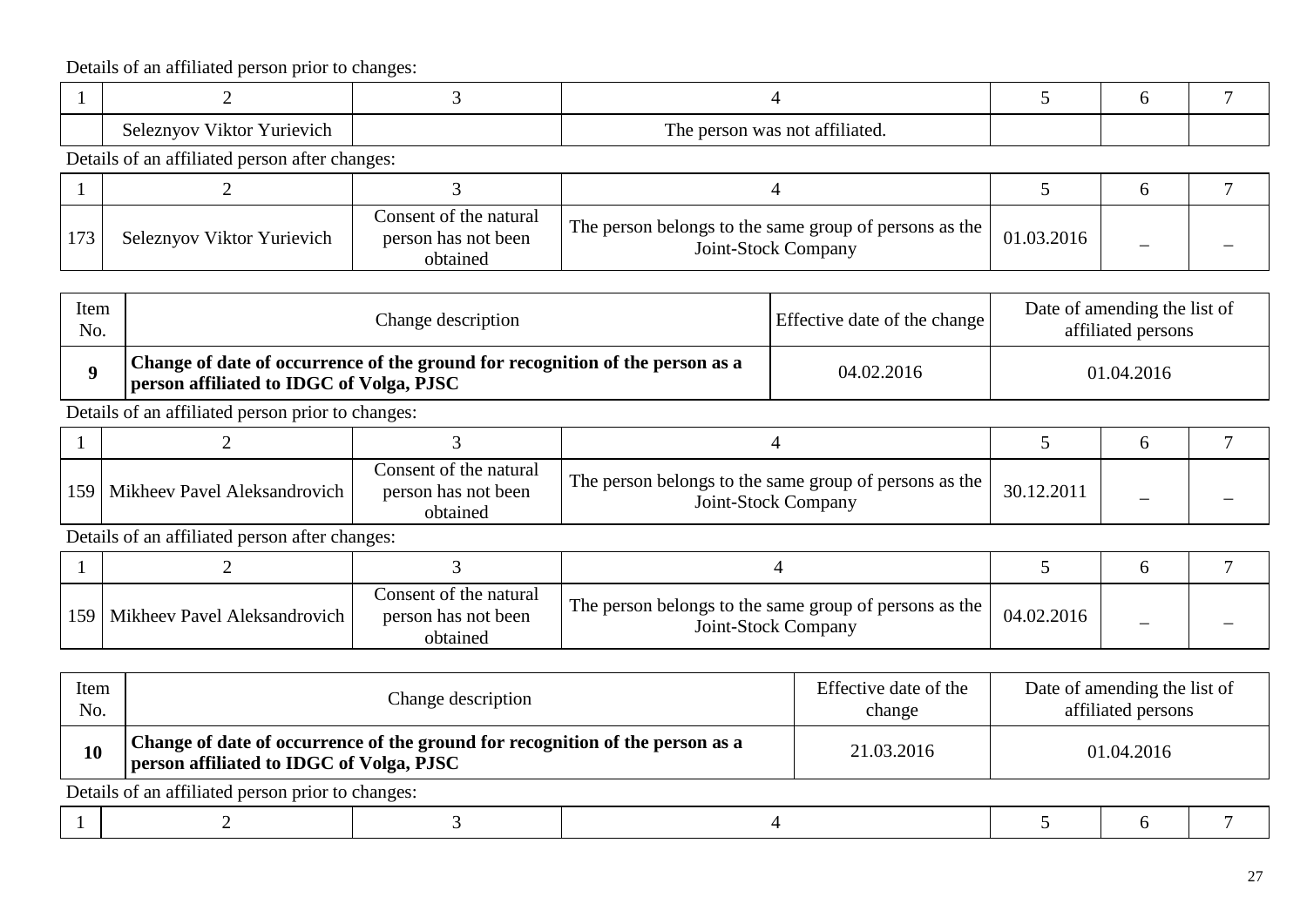| 100<br>$1 \angle C$ | $\cdots$<br>$\cdots$<br><b>* **</b><br>Vladımır<br>Vasilievich<br>V asılıev | t the natural<br>Jonsent :<br>person has not been<br>obtained | The person belongs to the same group of<br>t persons as the<br>-Stock Company<br>Joint-J | 31.03.201 | _ |  |
|---------------------|-----------------------------------------------------------------------------|---------------------------------------------------------------|------------------------------------------------------------------------------------------|-----------|---|--|
|---------------------|-----------------------------------------------------------------------------|---------------------------------------------------------------|------------------------------------------------------------------------------------------|-----------|---|--|

Details of an affiliated person after changes:

| 128 | Vasiliev Vladimir Vasilievich | Consent of the natural<br>person has not been<br>obtained | The person belongs to the same group of persons as the<br>Joint-Stock Company | 21.03.2016 |  |
|-----|-------------------------------|-----------------------------------------------------------|-------------------------------------------------------------------------------|------------|--|

| Item | Change description                                                                                                               | Effective date of the | Date of amending the list of |
|------|----------------------------------------------------------------------------------------------------------------------------------|-----------------------|------------------------------|
| No.  |                                                                                                                                  | change                | affiliated persons           |
|      | Change of date of occurrence of the ground for recognition of the person as a<br><b>person affiliated to IDGC of Volga, PJSC</b> | 01.01.2016            | 01.04.2016                   |

Details of an affiliated person prior to changes:

| <b>Katynov Dmitriy Vasilievich</b> | Consent of the natural<br>person has not been<br>obtained | The person belongs to the same group of persons as the<br>Joint-Stock Company | 01.07.2008 |  |
|------------------------------------|-----------------------------------------------------------|-------------------------------------------------------------------------------|------------|--|

Details of an affiliated person after changes:

| 147 | <b>Katynov Dmitriy Vasilievich</b> | Consent of the natural<br>person has not been<br>obtained | The person belongs to the same group of persons as the<br>Joint-Stock Company | 01.01.2016 |  |
|-----|------------------------------------|-----------------------------------------------------------|-------------------------------------------------------------------------------|------------|--|

| Item | Change description                                                                                                        | Effective date of the | Date of amending the list of |
|------|---------------------------------------------------------------------------------------------------------------------------|-----------------------|------------------------------|
| No.  |                                                                                                                           | change                | affiliated persons           |
|      | Change of date of occurrence of the ground for recognition of the person as a<br>person affiliated to IDGC of Volga, PJSC | 01.01.2016            | 01.04.2016                   |

Details of an affiliated person prior to changes:

| 161 | Mosin Igor Alekseevich | Consent of the natural<br>person has not been | The person belongs to the same group of persons as the<br>Joint-Stock Company | 30.03.2015 | _ |  |
|-----|------------------------|-----------------------------------------------|-------------------------------------------------------------------------------|------------|---|--|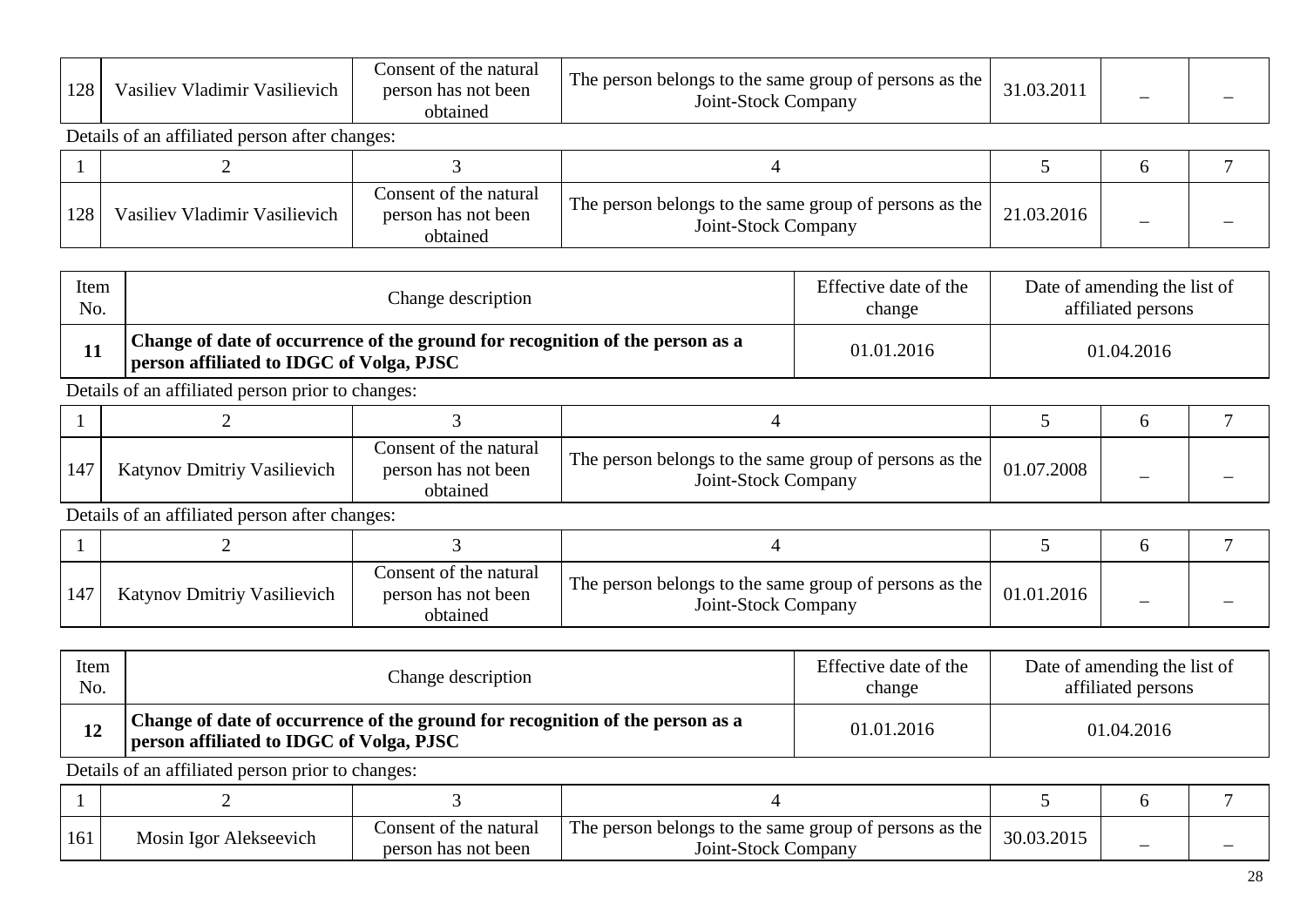|  |  | วhtainเ |  |  |  |  |
|--|--|---------|--|--|--|--|
|--|--|---------|--|--|--|--|

| 161 | Mosin Igor Alekseevich | Consent of the natural<br>person has not been<br>obtained | The person belongs to the same group of persons as the  <br>Joint-Stock Company | J1.01.2016 |  |
|-----|------------------------|-----------------------------------------------------------|---------------------------------------------------------------------------------|------------|--|

| Item<br>No. |                                                                                                                              | Change description                              |                                                                               | Effective date of the<br>change | Date of amending the list of<br>affiliated persons |                                                    |   |
|-------------|------------------------------------------------------------------------------------------------------------------------------|-------------------------------------------------|-------------------------------------------------------------------------------|---------------------------------|----------------------------------------------------|----------------------------------------------------|---|
| 13          | Change of the form of incorporation (from OJSC to JSC) of the affiliated person<br>of IDGC of Volga, PJSC                    |                                                 |                                                                               | 16.03.2016                      | 01.04.2016                                         |                                                    |   |
|             | Details of an affiliated person prior to changes:                                                                            |                                                 |                                                                               |                                 |                                                    |                                                    |   |
|             |                                                                                                                              | 3                                               | 4                                                                             |                                 | 5                                                  | 6                                                  |   |
| 98          | Open Joint-Stock Company<br>Scientific and Research<br>Engineering Center of<br>Interregional Distribution Grid<br>Companies | bld. 3, Kashirskoe shosse<br>22, Moscow, 115201 | The person belongs to the same group of persons as the<br>Joint-Stock Company |                                 | 30.09.2012                                         |                                                    |   |
|             | Details of an affiliated person after changes:                                                                               |                                                 |                                                                               |                                 |                                                    |                                                    |   |
|             | 2                                                                                                                            | 3                                               | 4                                                                             |                                 | 5                                                  | 6                                                  | 7 |
| 98          | Joint-Stock Company<br>Scientific and Research<br>Engineering Center of<br>Interregional Distribution Grid<br>Companies      | bld. 3, Kashirskoe shosse<br>22, Moscow, 115201 | The person belongs to the same group of persons as the<br>Joint-Stock Company |                                 | 30.09.2012                                         |                                                    |   |
| Item<br>No. |                                                                                                                              | Change description                              |                                                                               | Effective date of the<br>change |                                                    | Date of amending the list of<br>affiliated persons |   |

| Item | Change description                                                                  | Effective date of the | Date of amending the list of |
|------|-------------------------------------------------------------------------------------|-----------------------|------------------------------|
| No.  |                                                                                     | change                | affiliated persons           |
|      | Change of the form of incorporation (from OJSC to JSC) and the legal address of the | 14.03.2016            | 01.04.2016                   |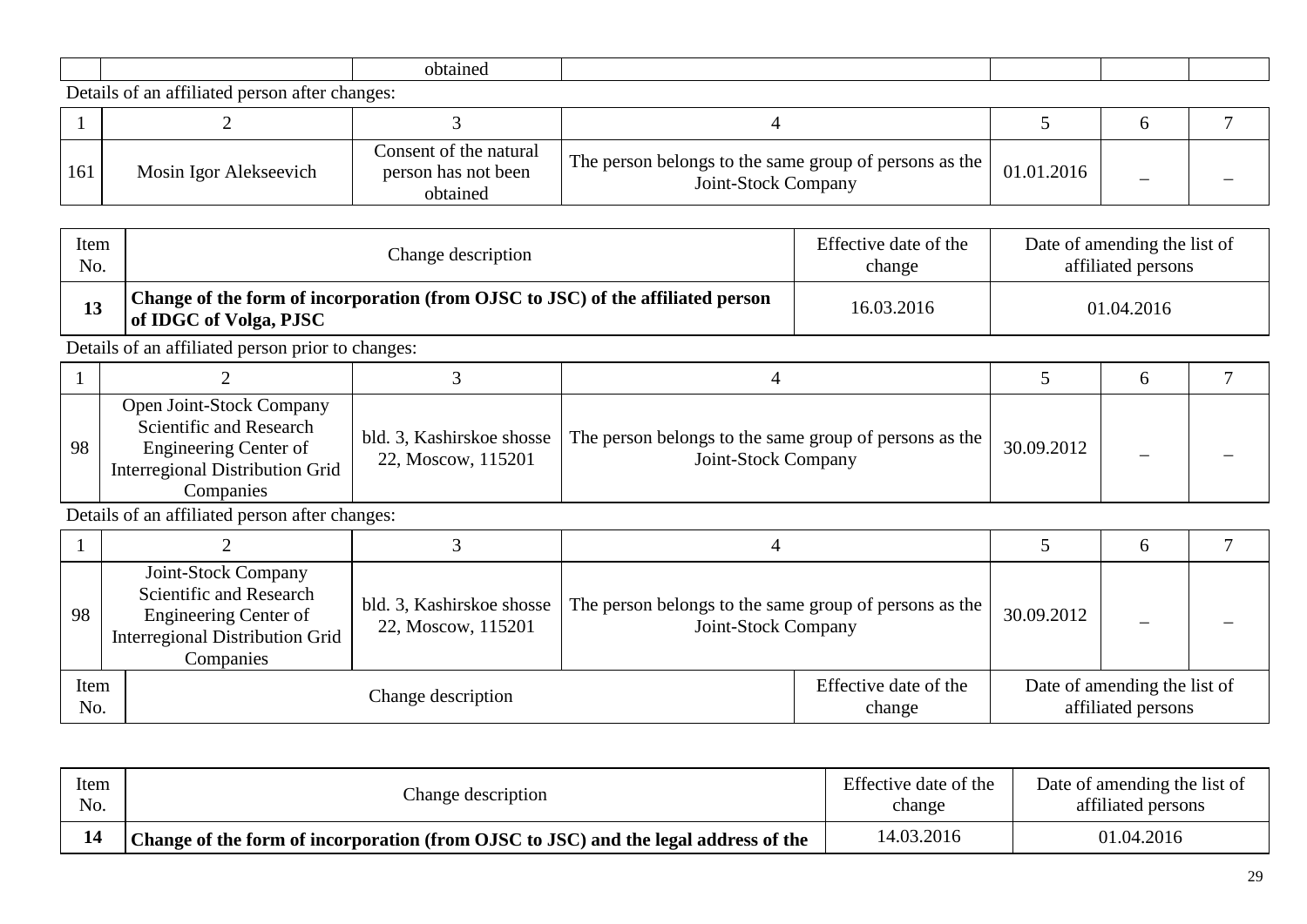### **affiliated person of IDGC of Volga, PJSC**

Details of an affiliated person prior to changes:

| 99 | Open Joint-Stock Company<br><b>Specialized Electricity</b><br><b>Transmission Service</b><br>Company of the Unified<br><b>National Electrical Network</b> | bld. 1, ul. Parkovaya 1, Noginsk, the<br>Moscow region, 142408 | The person belongs to the same group of<br>persons as the Joint-Stock Company | 30.09.2012 |  |
|----|-----------------------------------------------------------------------------------------------------------------------------------------------------------|----------------------------------------------------------------|-------------------------------------------------------------------------------|------------|--|

Details of an affiliated person after changes:

| 99 | Joint-Stock Company<br><b>Specialized Electricity</b><br><b>Transmission Service</b><br>Company of the Unified<br>National Electrical Network | Noginsk, the Moscow region | The person belongs to the same group of<br>persons as the Joint-Stock Company | 30.09.2012 |  |
|----|-----------------------------------------------------------------------------------------------------------------------------------------------|----------------------------|-------------------------------------------------------------------------------|------------|--|

| Item | Change description                                                                                                              | Effective date of the | Date of amending the list of |
|------|---------------------------------------------------------------------------------------------------------------------------------|-----------------------|------------------------------|
| No.  |                                                                                                                                 | change                | affiliated persons           |
|      | Change of the form of incorporation (from OJSC to JSC) and the legal address of<br>the affiliated person of IDGC of Volga, PJSC | 28.03.2016            | 01.04.2016                   |

Details of an affiliated person prior to changes:

| 101 | <b>Open Joint-Stock Company</b><br>Energostroysnabkomplekt UES | bld. B, ul. Belovezhskaya 4, floor 5,<br>12135?<br>Moscow. | $\therefore$ The person belongs to the same group $\perp$<br>of persons as the Joint-Stock Company | 30.09.2012 |  |
|-----|----------------------------------------------------------------|------------------------------------------------------------|----------------------------------------------------------------------------------------------------|------------|--|

| 101 | Joint-Stock Company<br>Energostroysnabkomplekt UES | Moscow | The person belongs to the same group<br>of persons as the Joint-Stock Company | 30.09.2012 |  |
|-----|----------------------------------------------------|--------|-------------------------------------------------------------------------------|------------|--|

| $T^{\alpha}$<br>Item<br>ЕĦ<br>$\sim$<br>Change description<br>No. | Date of amending the list of<br>date of the<br>tective<br>0.011<br>change<br>persons<br>affiliated |  |
|-------------------------------------------------------------------|----------------------------------------------------------------------------------------------------|--|
|-------------------------------------------------------------------|----------------------------------------------------------------------------------------------------|--|